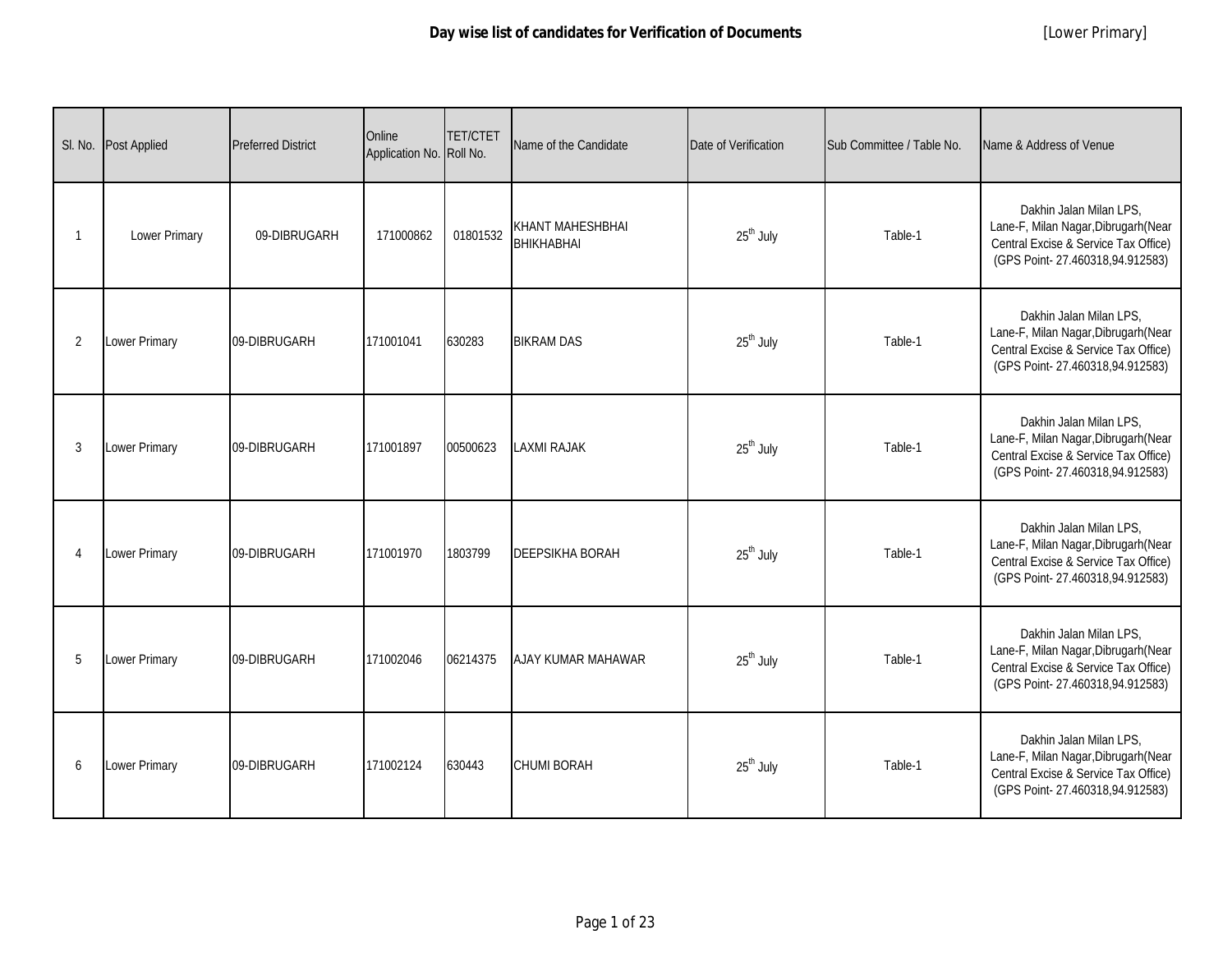| SI. No. | <b>Post Applied</b> | <b>Preferred District</b> | Online<br>Application No. Roll No. | <b>TET/CTET</b> | Name of the Candidate    | Date of Verification  | Sub Committee / Table No. | Name & Address of Venue                                                                                                                    |
|---------|---------------------|---------------------------|------------------------------------|-----------------|--------------------------|-----------------------|---------------------------|--------------------------------------------------------------------------------------------------------------------------------------------|
| 7       | Lower Primary       | 09-DIBRUGARH              | 171002437                          | 07325669        | <b>PARMESHWAR BHANGE</b> | 25 <sup>th</sup> July | Table-1                   | Dakhin Jalan Milan LPS.<br>Lane-F, Milan Nagar, Dibrugarh (Near<br>Central Excise & Service Tax Office)<br>(GPS Point-27.460318,94.912583) |
| 8       | Lower Primary       | 09-DIBRUGARH              | 171002973                          | 201700          | POONAM YADAV             | 25 <sup>th</sup> July | Table-1                   | Dakhin Jalan Milan LPS,<br>Lane-F, Milan Nagar, Dibrugarh (Near<br>Central Excise & Service Tax Office)<br>(GPS Point-27.460318,94.912583) |
| 9       | Lower Primary       | 09-DIBRUGARH              | 171003035                          | 00500719        | PRITISMRITI BARUAH       | 25 <sup>th</sup> July | Table-1                   | Dakhin Jalan Milan LPS,<br>Lane-F, Milan Nagar, Dibrugarh (Near<br>Central Excise & Service Tax Office)<br>(GPS Point-27.460318,94.912583) |
| 10      | Lower Primary       | 09-DIBRUGARH              | 171003059                          | 01002442        | PARVEEN KUMAR            | 25 <sup>th</sup> July | Table-1                   | Dakhin Jalan Milan LPS,<br>Lane-F, Milan Nagar, Dibrugarh (Near<br>Central Excise & Service Tax Office)<br>(GPS Point-27.460318,94.912583) |
| 11      | Lower Primary       | 09-DIBRUGARH              | 171000122                          | 07803238        | ANURADHA PRAJAPATI       | 25 <sup>th</sup> July | Table-1                   | Dakhin Jalan Milan LPS,<br>Lane-F, Milan Nagar, Dibrugarh (Near<br>Central Excise & Service Tax Office)<br>(GPS Point-27.460318,94.912583) |
| 12      | Lower Primary       | 09-DIBRUGARH              | 171003419                          | 02200188        | <b>PRABHAKAR</b>         | 25 <sup>th</sup> July | Table-1                   | Dakhin Jalan Milan LPS,<br>Lane-F, Milan Nagar, Dibrugarh (Near<br>Central Excise & Service Tax Office)<br>(GPS Point-27.460318,94.912583) |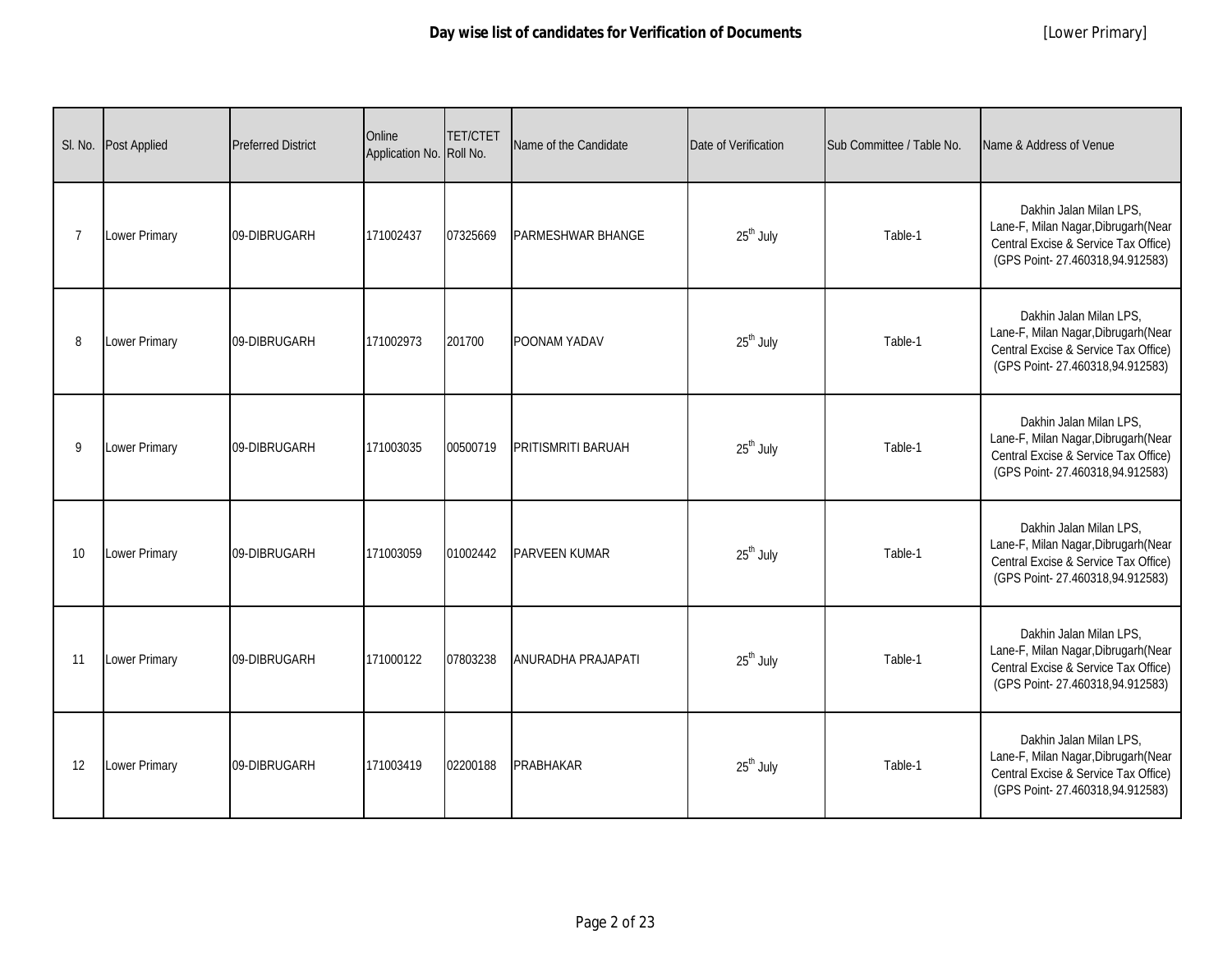| SI. No. | <b>Post Applied</b>  | <b>Preferred District</b> | Online<br>Application No. Roll No. | <b>TET/CTET</b> | Name of the Candidate            | Date of Verification  | Sub Committee / Table No. | Name & Address of Venue                                                                                                                    |
|---------|----------------------|---------------------------|------------------------------------|-----------------|----------------------------------|-----------------------|---------------------------|--------------------------------------------------------------------------------------------------------------------------------------------|
| 13      | Lower Primary        | 09-DIBRUGARH              | 171003614                          | 201341          | KANCHAN KUMARI YADAV             | 25 <sup>th</sup> July | Table-1                   | Dakhin Jalan Milan LPS.<br>Lane-F, Milan Nagar, Dibrugarh (Near<br>Central Excise & Service Tax Office)<br>(GPS Point-27.460318,94.912583) |
| 14      | <b>Lower Primary</b> | 09-DIBRUGARH              | 171004440                          | 630408          | CHANDRAMALLIKA SAIKIA<br>SONOWAL | 25 <sup>th</sup> July | Table-1                   | Dakhin Jalan Milan LPS,<br>Lane-F, Milan Nagar, Dibrugarh (Near<br>Central Excise & Service Tax Office)<br>(GPS Point-27.460318,94.912583) |
| 15      | Lower Primary        | 09-DIBRUGARH              | 171004508                          | 632783          | <b>TUSHI DAS</b>                 | 25 <sup>th</sup> July | Table-1                   | Dakhin Jalan Milan LPS,<br>Lane-F, Milan Nagar, Dibrugarh (Near<br>Central Excise & Service Tax Office)<br>(GPS Point-27.460318,94.912583) |
| 16      | Lower Primary        | 09-DIBRUGARH              | 171005074                          | 1809624         | PARISHMITA MAHANTA               | 25 <sup>th</sup> July | Table-1                   | Dakhin Jalan Milan LPS,<br>Lane-F, Milan Nagar, Dibrugarh (Near<br>Central Excise & Service Tax Office)<br>(GPS Point-27.460318,94.912583) |
| 17      | Lower Primary        | 09-DIBRUGARH              | 171005552                          | 1800874         | <b>LIPIKA SAIKIA</b>             | $25th$ July           | Table-1                   | Dakhin Jalan Milan LPS,<br>Lane-F, Milan Nagar, Dibrugarh (Near<br>Central Excise & Service Tax Office)<br>(GPS Point-27.460318,94.912583) |
| 18      | Lower Primary        | 09-DIBRUGARH              | 171006248                          | 630008          | <b>ABHIJATRI KAMAN</b>           | 25 <sup>th</sup> July | Table-1                   | Dakhin Jalan Milan LPS,<br>Lane-F, Milan Nagar, Dibrugarh (Near<br>Central Excise & Service Tax Office)<br>(GPS Point-27.460318,94.912583) |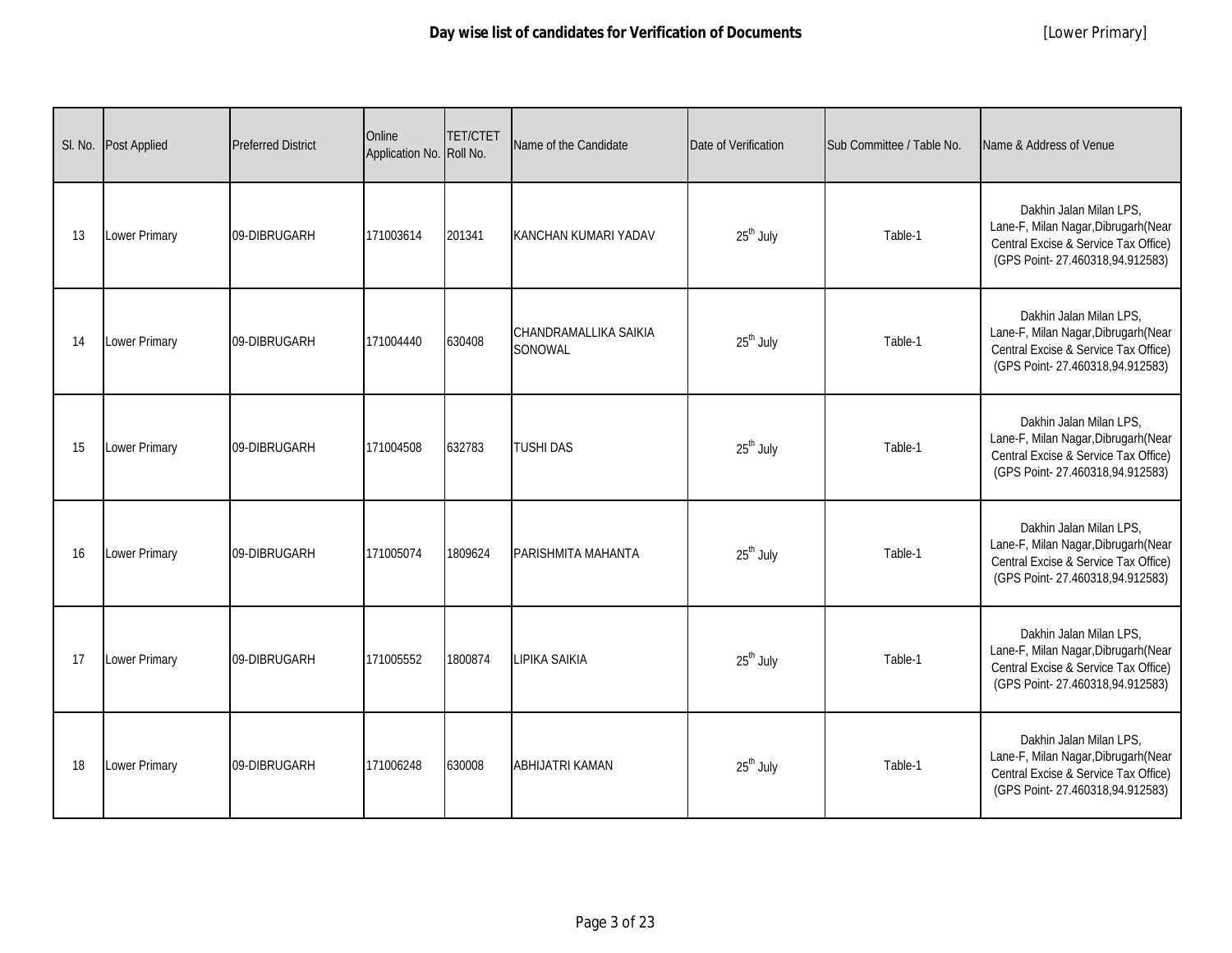| SI. No. | <b>Post Applied</b> | <b>Preferred District</b> | Online<br>Application No. Roll No. | <b>TET/CTET</b> | Name of the Candidate      | Date of Verification  | Sub Committee / Table No. | Name & Address of Venue                                                                                                                    |
|---------|---------------------|---------------------------|------------------------------------|-----------------|----------------------------|-----------------------|---------------------------|--------------------------------------------------------------------------------------------------------------------------------------------|
| 19      | Lower Primary       | 09-DIBRUGARH              | 171006260                          | 1803020         | APARAJITA NEOG             | 25 <sup>th</sup> July | Table-1                   | Dakhin Jalan Milan LPS.<br>Lane-F, Milan Nagar, Dibrugarh (Near<br>Central Excise & Service Tax Office)<br>(GPS Point-27.460318,94.912583) |
| 20      | Lower Primary       | 09-DIBRUGARH              | 171006534                          | 630200          | <b>BHAGYALAKHI SONOWAL</b> | 25 <sup>th</sup> July | Table-1                   | Dakhin Jalan Milan LPS,<br>Lane-F, Milan Nagar, Dibrugarh (Near<br>Central Excise & Service Tax Office)<br>(GPS Point-27.460318,94.912583) |
| 21      | Lower Primary       | 09-DIBRUGARH              | 171006695                          | 1800275         | <b>BONIKA MOHAN BORUAH</b> | 25 <sup>th</sup> July | Table-1                   | Dakhin Jalan Milan LPS,<br>Lane-F, Milan Nagar, Dibrugarh (Near<br>Central Excise & Service Tax Office)<br>(GPS Point-27.460318,94.912583) |
| 22      | Lower Primary       | 09-DIBRUGARH              | 171006899                          | 670978          | <b>BIJOYA DAS</b>          | 25 <sup>th</sup> July | Table-1                   | Dakhin Jalan Milan LPS,<br>Lane-F, Milan Nagar, Dibrugarh (Near<br>Central Excise & Service Tax Office)<br>(GPS Point-27.460318,94.912583) |
| 23      | Lower Primary       | 09-DIBRUGARH              | 171008113                          | 00506079        | <b>RAJASMITA DOWERAH</b>   | 25 <sup>th</sup> July | Table-1                   | Dakhin Jalan Milan LPS,<br>Lane-F, Milan Nagar, Dibrugarh (Near<br>Central Excise & Service Tax Office)<br>(GPS Point-27.460318,94.912583) |
| 24      | Lower Primary       | 09-DIBRUGARH              | 171008225                          | 200360          | <b>MRIDULA DEY</b>         | 25 <sup>th</sup> July | Table-1                   | Dakhin Jalan Milan LPS,<br>Lane-F, Milan Nagar, Dibrugarh (Near<br>Central Excise & Service Tax Office)<br>(GPS Point-27.460318,94.912583) |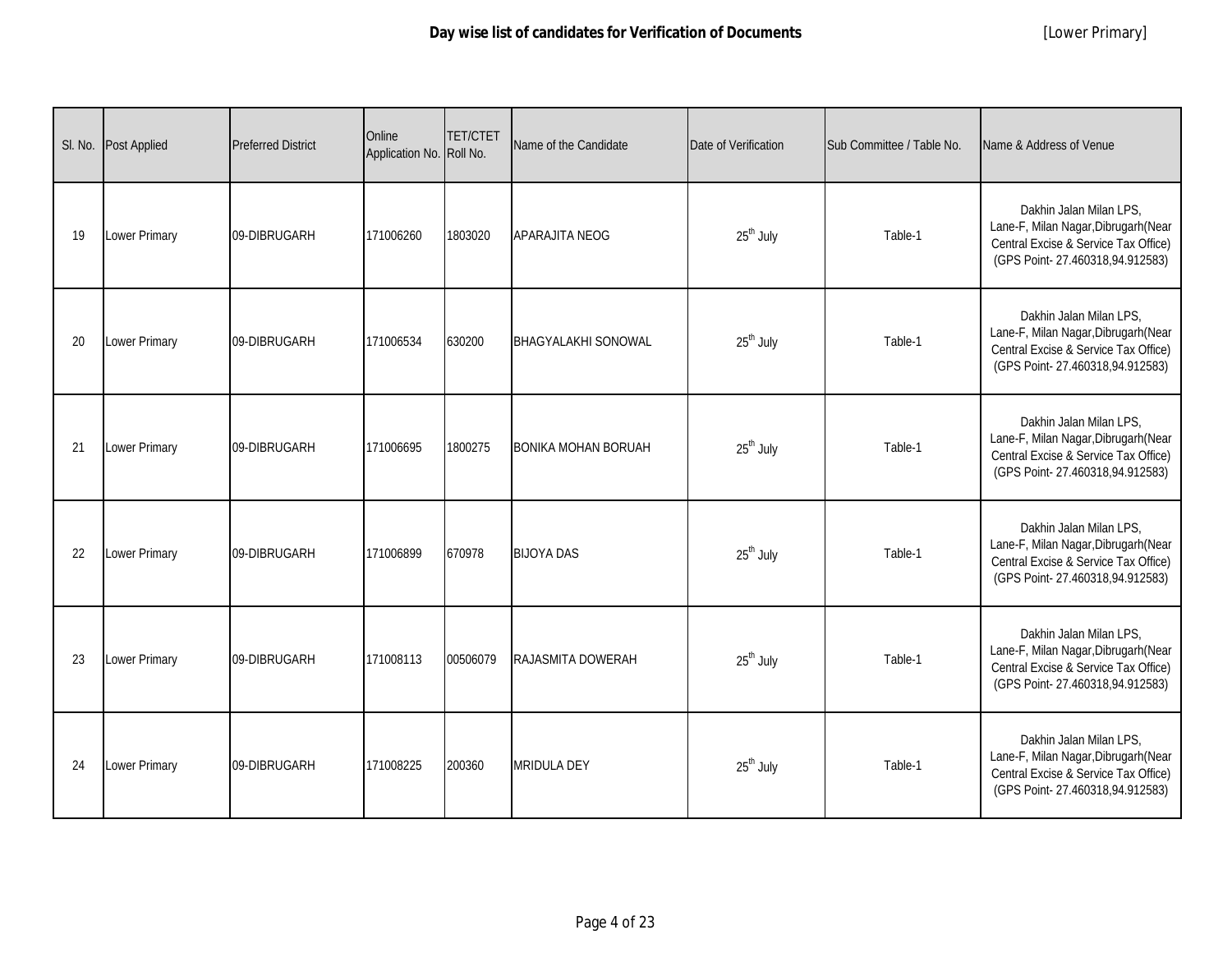| SI. No. | <b>Post Applied</b> | <b>Preferred District</b> | Online<br>Application No. Roll No. | <b>TET/CTET</b> | Name of the Candidate        | Date of Verification  | Sub Committee / Table No. | Name & Address of Venue                                                                                                                    |
|---------|---------------------|---------------------------|------------------------------------|-----------------|------------------------------|-----------------------|---------------------------|--------------------------------------------------------------------------------------------------------------------------------------------|
| 25      | Lower Primary       | 09-DIBRUGARH              | 171008275                          | 1805510         | <b>DIMPI PHUKAN</b>          | 25 <sup>th</sup> July | Table-1                   | Dakhin Jalan Milan LPS.<br>Lane-F, Milan Nagar, Dibrugarh (Near<br>Central Excise & Service Tax Office)<br>(GPS Point-27.460318,94.912583) |
| 26      | Lower Primary       | 09-DIBRUGARH              | 171009094                          | 200496          | <b>RADHIKA DAS</b>           | 25 <sup>th</sup> July | Table-1                   | Dakhin Jalan Milan LPS,<br>Lane-F, Milan Nagar, Dibrugarh (Near<br>Central Excise & Service Tax Office)<br>(GPS Point-27.460318,94.912583) |
| 27      | Lower Primary       | 09-DIBRUGARH              | 171009223                          | 1800123         | <b>BABITA DUTTA</b>          | 25 <sup>th</sup> July | Table-1                   | Dakhin Jalan Milan LPS,<br>Lane-F, Milan Nagar, Dibrugarh (Near<br>Central Excise & Service Tax Office)<br>(GPS Point-27.460318,94.912583) |
| 28      | Lower Primary       | 09-DIBRUGARH              | 171009255                          | 632642          | <b>SUNIA BOKALIAL</b>        | 25 <sup>th</sup> July | Table-1                   | Dakhin Jalan Milan LPS,<br>Lane-F, Milan Nagar, Dibrugarh (Near<br>Central Excise & Service Tax Office)<br>(GPS Point-27.460318,94.912583) |
| 29      | Lower Primary       | 09-DIBRUGARH              | 171009272                          | 1800158         | <b>BHABANI PRASHAD DUTTA</b> | $25th$ July           | Table-1                   | Dakhin Jalan Milan LPS,<br>Lane-F, Milan Nagar, Dibrugarh (Near<br>Central Excise & Service Tax Office)<br>(GPS Point-27.460318,94.912583) |
| 30      | Lower Primary       | 09-DIBRUGARH              | 171009910                          | 624321          | PANKAJ LAGACHU               | 25 <sup>th</sup> July | Table-1                   | Dakhin Jalan Milan LPS,<br>Lane-F, Milan Nagar, Dibrugarh (Near<br>Central Excise & Service Tax Office)<br>(GPS Point-27.460318,94.912583) |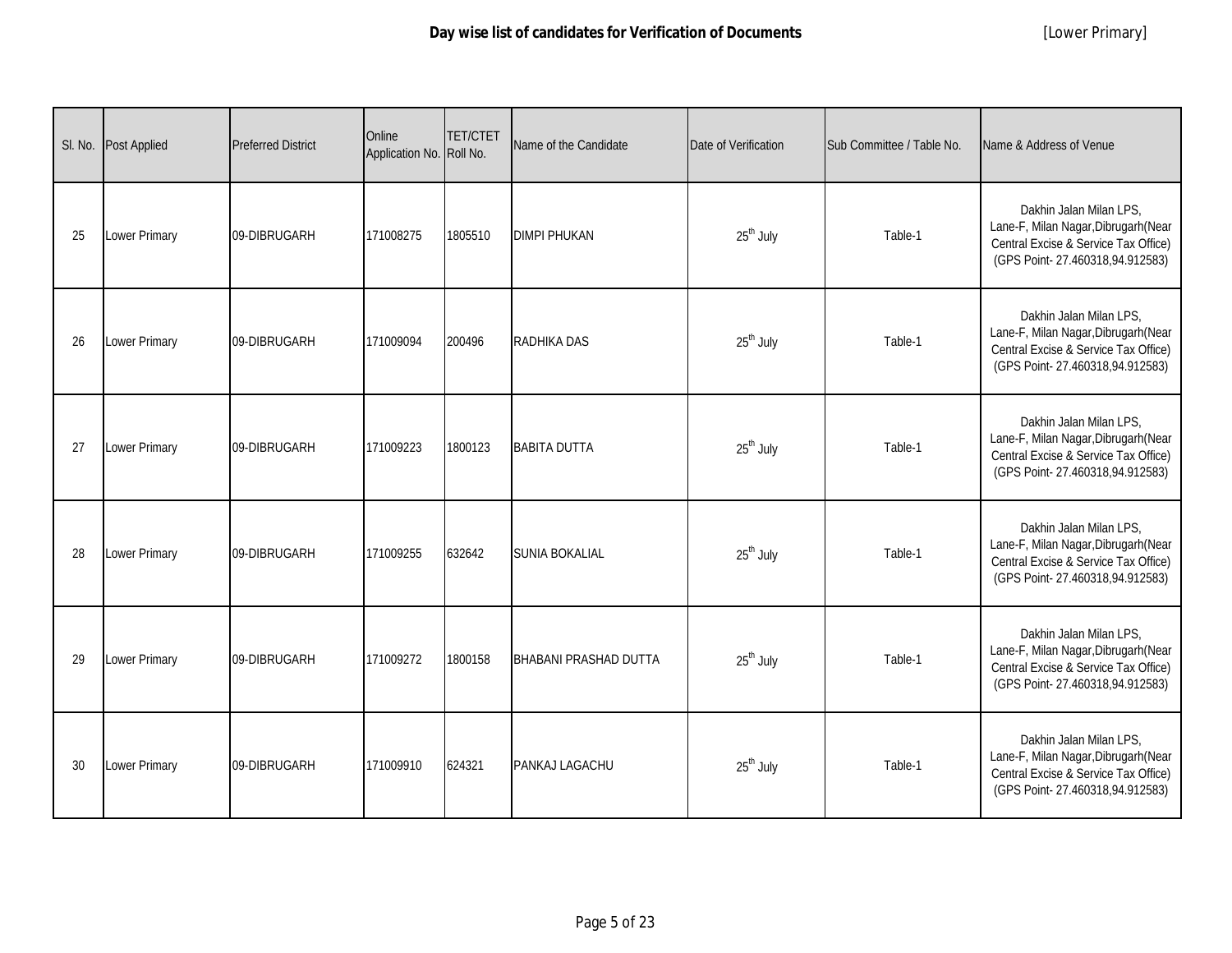| SI. No. | Post Applied         | <b>Preferred District</b> | Online<br>Application No. Roll No. | <b>TET/CTET</b> | Name of the Candidate     | Date of Verification  | Sub Committee / Table No. | Name & Address of Venue                                                                                                                    |
|---------|----------------------|---------------------------|------------------------------------|-----------------|---------------------------|-----------------------|---------------------------|--------------------------------------------------------------------------------------------------------------------------------------------|
| 31      | Lower Primary        | 09-DIBRUGARH              | 171010348                          | 632822          | <b>UTPAL SONOWAL</b>      | 25 <sup>th</sup> July | Table-1                   | Dakhin Jalan Milan LPS.<br>Lane-F, Milan Nagar, Dibrugarh (Near<br>Central Excise & Service Tax Office)<br>(GPS Point-27.460318,94.912583) |
| 32      | Lower Primary        | 09-DIBRUGARH              | 171010493                          | 1801178         | <b>MOUSUMI SARMAH</b>     | 25 <sup>th</sup> July | Table-1                   | Dakhin Jalan Milan LPS,<br>Lane-F, Milan Nagar, Dibrugarh (Near<br>Central Excise & Service Tax Office)<br>(GPS Point-27.460318,94.912583) |
| 33      | <b>Lower Primary</b> | 09-DIBRUGARH              | 171011504                          | 501974          | <b>MAUSUMI ROY</b>        | 25 <sup>th</sup> July | Table-1                   | Dakhin Jalan Milan LPS,<br>Lane-F, Milan Nagar, Dibrugarh (Near<br>Central Excise & Service Tax Office)<br>(GPS Point-27.460318,94.912583) |
| 34      | Lower Primary        | 09-DIBRUGARH              | 171011923                          | 1808104         | SHYAMALI BOKALIAL         | 25 <sup>th</sup> July | Table-1                   | Dakhin Jalan Milan LPS,<br>Lane-F, Milan Nagar, Dibrugarh (Near<br>Central Excise & Service Tax Office)<br>(GPS Point-27.460318,94.912583) |
| 35      | Lower Primary        | 09-DIBRUGARH              | 171012110                          | 01501530        | <b>MANJU MEENA</b>        | 25 <sup>th</sup> July | Table-1                   | Dakhin Jalan Milan LPS,<br>Lane-F, Milan Nagar, Dibrugarh (Near<br>Central Excise & Service Tax Office)<br>(GPS Point-27.460318,94.912583) |
| 36      | Lower Primary        | 09-DIBRUGARH              | 171012335                          | 1801811         | <b>RUBI DUTTA DOWERAH</b> | 25 <sup>th</sup> July | Table-1                   | Dakhin Jalan Milan LPS,<br>Lane-F, Milan Nagar, Dibrugarh (Near<br>Central Excise & Service Tax Office)<br>(GPS Point-27.460318,94.912583) |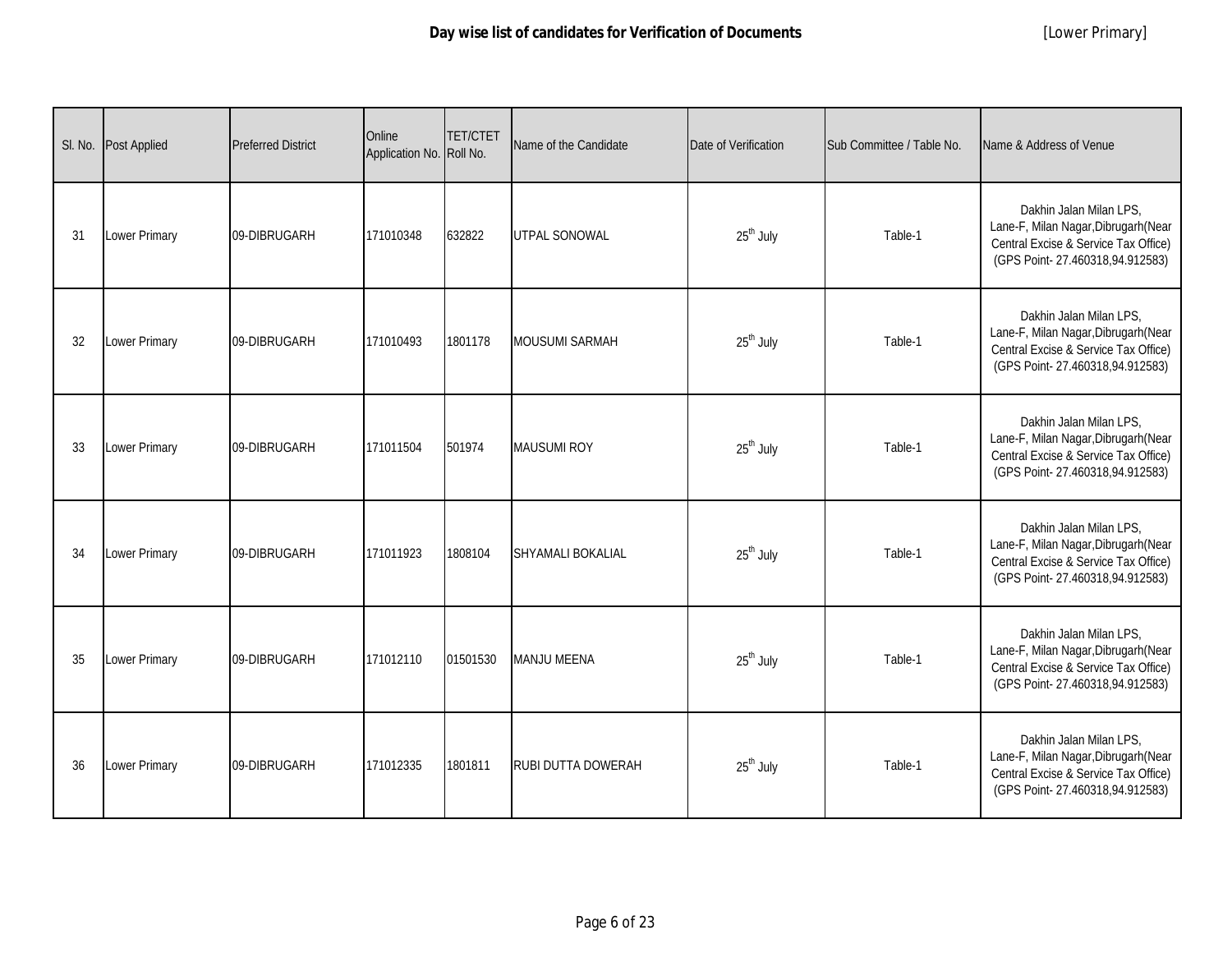|    | SI. No. Post Applied | <b>Preferred District</b> | Online<br>Application No. Roll No. | <b>TET/CTET</b> | Name of the Candidate        | Date of Verification  | Sub Committee / Table No. | Name & Address of Venue                                                                                                                    |
|----|----------------------|---------------------------|------------------------------------|-----------------|------------------------------|-----------------------|---------------------------|--------------------------------------------------------------------------------------------------------------------------------------------|
| 37 | Lower Primary        | 09-DIBRUGARH              | 171012608                          | 202061          | <b>SAROJ VERMA</b>           | 25 <sup>th</sup> July | Table-1                   | Dakhin Jalan Milan LPS,<br>Lane-F, Milan Nagar, Dibrugarh (Near<br>Central Excise & Service Tax Office)<br>(GPS Point-27.460318,94.912583) |
| 38 | Lower Primary        | 09-DIBRUGARH              | 171012781                          | 200089          | <b>BARNALI DAS</b>           | 25 <sup>th</sup> July | Table-1                   | Dakhin Jalan Milan LPS,<br>Lane-F, Milan Nagar, Dibrugarh (Near<br>Central Excise & Service Tax Office)<br>(GPS Point-27.460318,94.912583) |
| 39 | Lower Primary        | 09-DIBRUGARH              | 171013061                          | 1111994         | <b>JILLY BASUMATARY</b>      | 25 <sup>th</sup> July | Table-1                   | Dakhin Jalan Milan LPS,<br>Lane-F, Milan Nagar, Dibrugarh (Near<br>Central Excise & Service Tax Office)<br>(GPS Point-27.460318,94.912583) |
| 40 | <b>Lower Primary</b> | 09-DIBRUGARH              | 171013577                          | 200663          | SIDDHARTHA ROY               | 25 <sup>th</sup> July | Table-1                   | Dakhin Jalan Milan LPS,<br>Lane-F, Milan Nagar, Dibrugarh (Near<br>Central Excise & Service Tax Office)<br>(GPS Point-27.460318,94.912583) |
| 41 | Lower Primary        | 09-DIBRUGARH              | 171013749                          | 630421          | CHEJINA SONOWAL              | 25 <sup>th</sup> July | Table-1                   | Dakhin Jalan Milan LPS,<br>Lane-F, Milan Nagar, Dibrugarh (Near<br>Central Excise & Service Tax Office)<br>(GPS Point-27.460318,94.912583) |
| 42 | Lower Primary        | 09-DIBRUGARH              | 171014056                          | 1809013         | <b>KRISHNA PRASAD PANDEY</b> | 25 <sup>th</sup> July | Table-1                   | Dakhin Jalan Milan LPS,<br>Lane-F, Milan Nagar, Dibrugarh (Near<br>Central Excise & Service Tax Office)<br>(GPS Point-27.460318,94.912583) |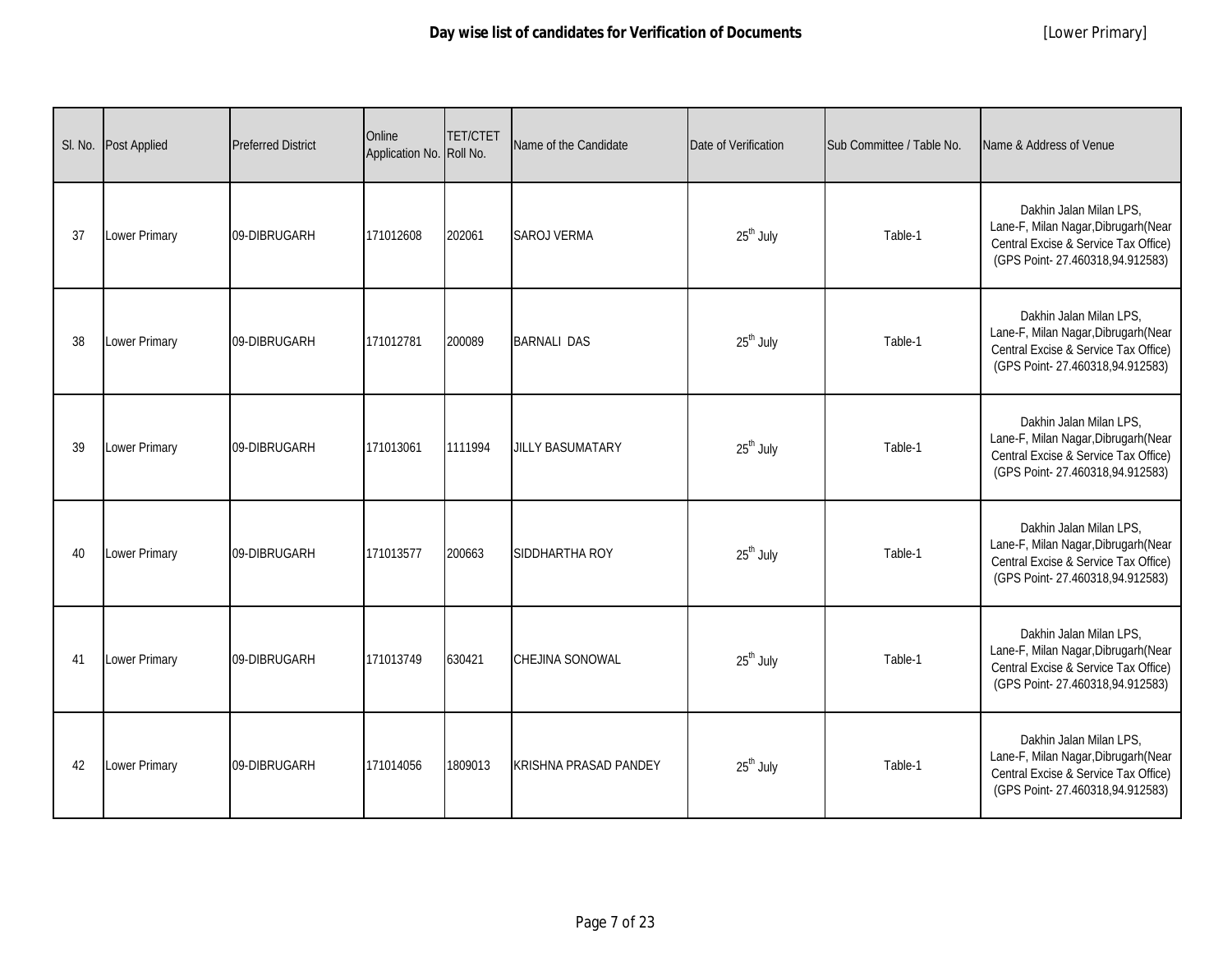|    | SI. No. Post Applied | <b>Preferred District</b> | Online<br>Application No. Roll No. | <b>TET/CTET</b> | Name of the Candidate | Date of Verification  | Sub Committee / Table No. | Name & Address of Venue                                                                                                                    |
|----|----------------------|---------------------------|------------------------------------|-----------------|-----------------------|-----------------------|---------------------------|--------------------------------------------------------------------------------------------------------------------------------------------|
| 43 | Lower Primary        | 09-DIBRUGARH              | 171014087                          | 641747          | <b>BARASHA DAS</b>    | 25 <sup>th</sup> July | Table-1                   | Dakhin Jalan Milan LPS.<br>Lane-F, Milan Nagar, Dibrugarh (Near<br>Central Excise & Service Tax Office)<br>(GPS Point-27.460318,94.912583) |
| 44 | Lower Primary        | 09-DIBRUGARH              | 171014216                          | 200313          | <b>MISTU ROY</b>      | 25 <sup>th</sup> July | Table-1                   | Dakhin Jalan Milan LPS,<br>Lane-F, Milan Nagar, Dibrugarh (Near<br>Central Excise & Service Tax Office)<br>(GPS Point-27.460318,94.912583) |
| 45 | Lower Primary        | 09-DIBRUGARH              | 171014239                          | 200352          | <b>MOUSUMI DUTTA</b>  | 25 <sup>th</sup> July | Table-1                   | Dakhin Jalan Milan LPS,<br>Lane-F, Milan Nagar, Dibrugarh (Near<br>Central Excise & Service Tax Office)<br>(GPS Point-27.460318,94.912583) |
| 46 | Lower Primary        | 09-DIBRUGARH              | 171014530                          | 674309          | <b>MONSUMI DAS</b>    | 25 <sup>th</sup> July | Table-2                   | Dakhin Jalan Milan LPS,<br>Lane-F, Milan Nagar, Dibrugarh (Near<br>Central Excise & Service Tax Office)<br>(GPS Point-27.460318,94.912583) |
| 47 | <b>Lower Primary</b> | 09-DIBRUGARH              | 171014864                          | 103865          | <b>RUPALI MALAKAR</b> | 25 <sup>th</sup> July | Table-2                   | Dakhin Jalan Milan LPS,<br>Lane-F, Milan Nagar, Dibrugarh (Near<br>Central Excise & Service Tax Office)<br>(GPS Point-27.460318,94.912583) |
| 48 | Lower Primary        | 09-DIBRUGARH              | 171015688                          | 1804418         | <b>ISHANI GOGOI</b>   | 25 <sup>th</sup> July | Table-2                   | Dakhin Jalan Milan LPS,<br>Lane-F, Milan Nagar, Dibrugarh (Near<br>Central Excise & Service Tax Office)<br>(GPS Point-27.460318,94.912583) |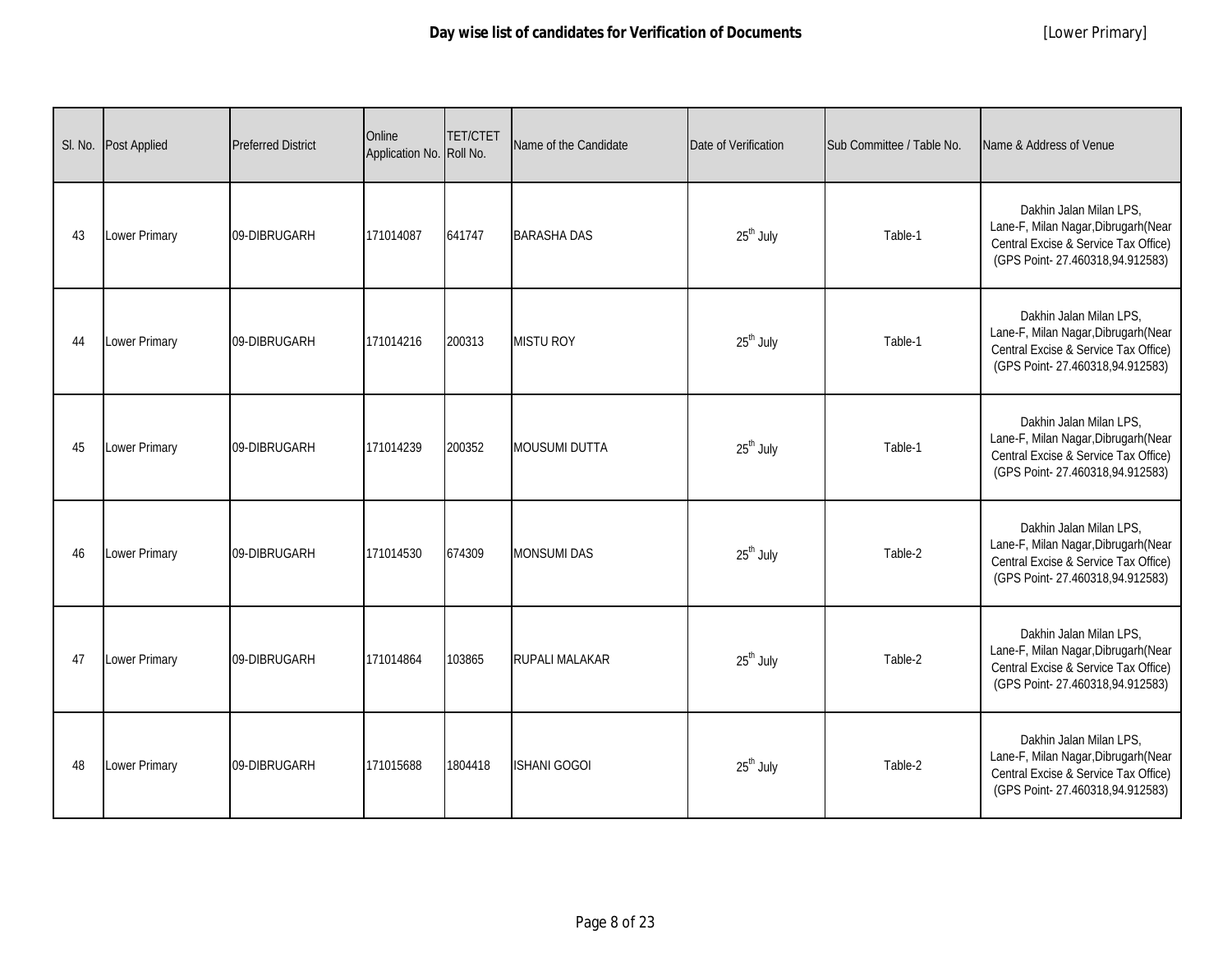| SI. No. | <b>Post Applied</b>  | <b>Preferred District</b> | Online<br>Application No. Roll No. | <b>TET/CTET</b> | Name of the Candidate  | Date of Verification  | Sub Committee / Table No. | Name & Address of Venue                                                                                                                    |
|---------|----------------------|---------------------------|------------------------------------|-----------------|------------------------|-----------------------|---------------------------|--------------------------------------------------------------------------------------------------------------------------------------------|
| 49      | Lower Primary        | 09-DIBRUGARH              | 171015999                          | 631732          | <b>NABANITA DAS</b>    | 25 <sup>th</sup> July | Table-2                   | Dakhin Jalan Milan LPS.<br>Lane-F, Milan Nagar, Dibrugarh (Near<br>Central Excise & Service Tax Office)<br>(GPS Point-27.460318,94.912583) |
| 50      | <b>Lower Primary</b> | 09-DIBRUGARH              | 171016078                          | 630220          | <b>BHARATI SONOWAL</b> | 25 <sup>th</sup> July | Table-2                   | Dakhin Jalan Milan LPS,<br>Lane-F, Milan Nagar, Dibrugarh (Near<br>Central Excise & Service Tax Office)<br>(GPS Point-27.460318,94.912583) |
| 51      | Lower Primary        | 09-DIBRUGARH              | 171016119                          | 201186          | <b>GANESH BISWAS</b>   | 25 <sup>th</sup> July | Table-2                   | Dakhin Jalan Milan LPS,<br>Lane-F, Milan Nagar, Dibrugarh (Near<br>Central Excise & Service Tax Office)<br>(GPS Point-27.460318,94.912583) |
| 52      | Lower Primary        | 09-DIBRUGARH              | 171016207                          | 1301428         | <b>BARASHA CHUTIA</b>  | 25 <sup>th</sup> July | Table-2                   | Dakhin Jalan Milan LPS,<br>Lane-F, Milan Nagar, Dibrugarh (Near<br>Central Excise & Service Tax Office)<br>(GPS Point-27.460318,94.912583) |
| 53      | Lower Primary        | 09-DIBRUGARH              | 171016222                          | 630110          | <b>ANURADHA BORAH</b>  | $25th$ July           | Table-2                   | Dakhin Jalan Milan LPS,<br>Lane-F, Milan Nagar, Dibrugarh (Near<br>Central Excise & Service Tax Office)<br>(GPS Point-27.460318,94.912583) |
| 54      | Lower Primary        | 09-DIBRUGARH              | 171016421                          | 2154            | XXXXXX                 | 25 <sup>th</sup> July | Table-2                   | Dakhin Jalan Milan LPS,<br>Lane-F, Milan Nagar, Dibrugarh (Near<br>Central Excise & Service Tax Office)<br>(GPS Point-27.460318,94.912583) |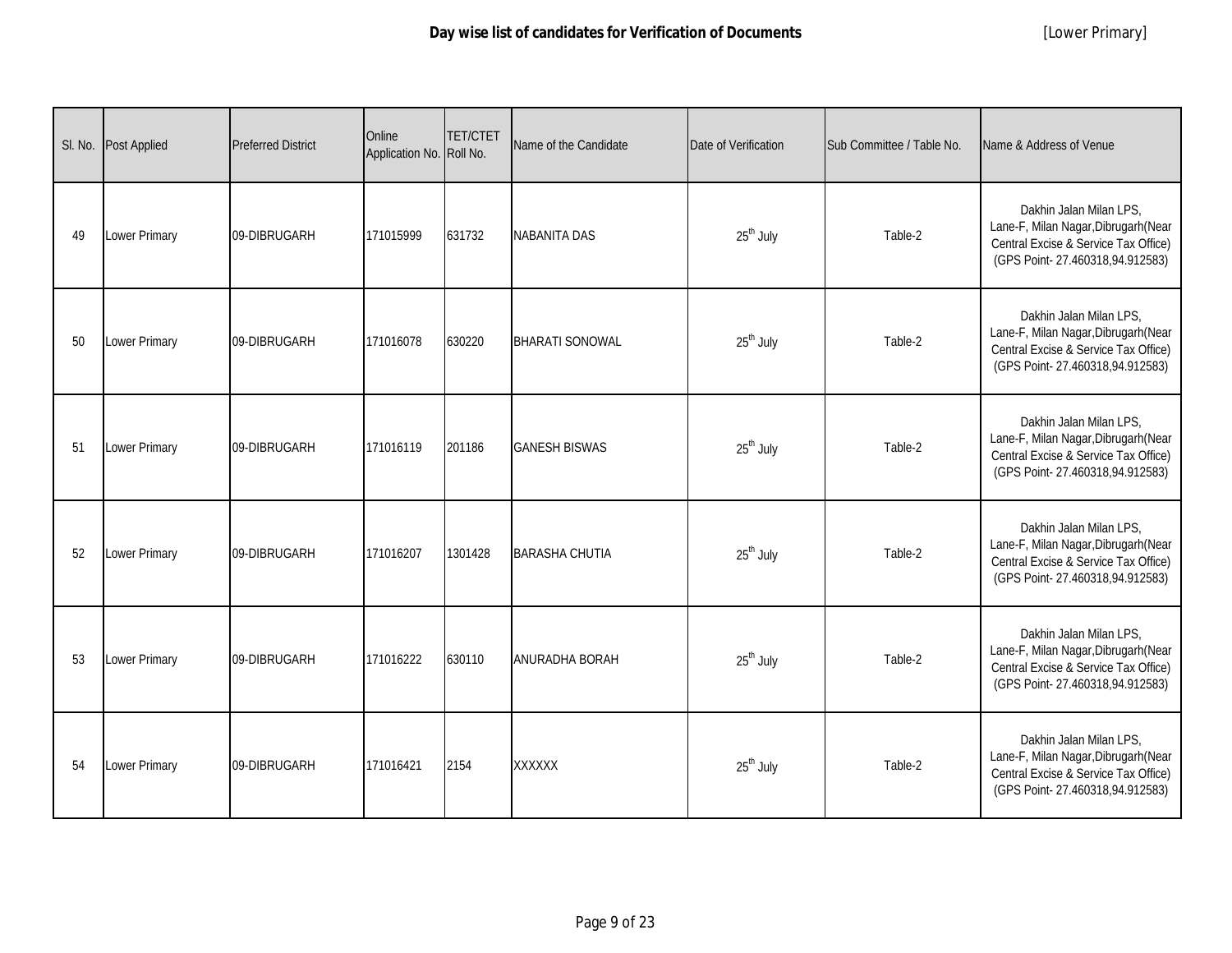| SI. No. | <b>Post Applied</b> | <b>Preferred District</b> | Online<br>Application No. Roll No. | <b>TET/CTET</b> | Name of the Candidate    | Date of Verification  | Sub Committee / Table No. | Name & Address of Venue                                                                                                                    |
|---------|---------------------|---------------------------|------------------------------------|-----------------|--------------------------|-----------------------|---------------------------|--------------------------------------------------------------------------------------------------------------------------------------------|
| 55      | Lower Primary       | 09-DIBRUGARH              | 171016557                          | 630993          | <b>JYOTIMONI DAS</b>     | 25 <sup>th</sup> July | Table-2                   | Dakhin Jalan Milan LPS,<br>Lane-F, Milan Nagar, Dibrugarh (Near<br>Central Excise & Service Tax Office)<br>(GPS Point-27.460318,94.912583) |
| 56      | Lower Primary       | 09-DIBRUGARH              | 171018187                          | 630603          | <b>DIPANJALI DAS</b>     | 25 <sup>th</sup> July | Table-2                   | Dakhin Jalan Milan LPS,<br>Lane-F, Milan Nagar, Dibrugarh (Near<br>Central Excise & Service Tax Office)<br>(GPS Point-27.460318,94.912583) |
| 57      | Lower Primary       | 09-DIBRUGARH              | 171019115                          | 631830          | <b>NIRU BORAH</b>        | 25 <sup>th</sup> July | Table-2                   | Dakhin Jalan Milan LPS,<br>Lane-F, Milan Nagar, Dibrugarh (Near<br>Central Excise & Service Tax Office)<br>(GPS Point-27.460318,94.912583) |
| 58      | Lower Primary       | 09-DIBRUGARH              | 171019260                          | 1801779         | RIMLY JOY                | 25 <sup>th</sup> July | Table-2                   | Dakhin Jalan Milan LPS,<br>Lane-F, Milan Nagar, Dibrugarh (Near<br>Central Excise & Service Tax Office)<br>(GPS Point-27.460318,94.912583) |
| 59      | Lower Primary       | 09-DIBRUGARH              | 171019831                          | 630598          | <b>DIPAMONI NIRMOLIA</b> | 25 <sup>th</sup> July | Table-2                   | Dakhin Jalan Milan LPS,<br>Lane-F, Milan Nagar, Dibrugarh (Near<br>Central Excise & Service Tax Office)<br>(GPS Point-27.460318,94.912583) |
| 60      | Lower Primary       | 09-DIBRUGARH              | 171020258                          | 00506582        | <b>MUNMEE DUTTA</b>      | 25 <sup>th</sup> July | Table-2                   | Dakhin Jalan Milan LPS,<br>Lane-F, Milan Nagar, Dibrugarh (Near<br>Central Excise & Service Tax Office)<br>(GPS Point-27.460318,94.912583) |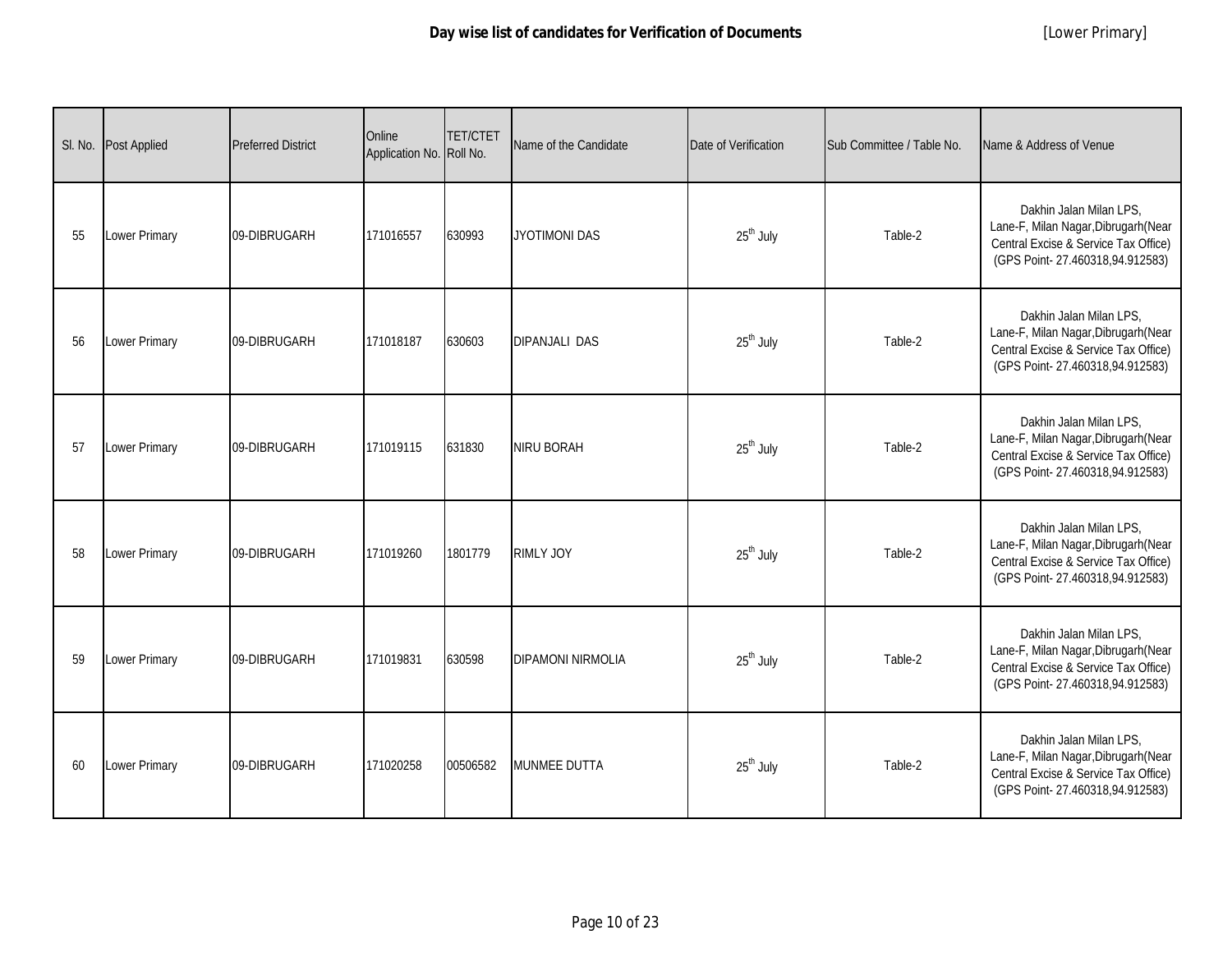| SI. No. | Post Applied         | <b>Preferred District</b> | Online<br>Application No. Roll No. | <b>TET/CTET</b> | Name of the Candidate  | Date of Verification  | Sub Committee / Table No. | Name & Address of Venue                                                                                                                    |
|---------|----------------------|---------------------------|------------------------------------|-----------------|------------------------|-----------------------|---------------------------|--------------------------------------------------------------------------------------------------------------------------------------------|
| 61      | Lower Primary        | 09-DIBRUGARH              | 171020718                          | 00503004        | <b>NAMITA SAIKIA</b>   | 25 <sup>th</sup> July | Table-2                   | Dakhin Jalan Milan LPS.<br>Lane-F, Milan Nagar, Dibrugarh (Near<br>Central Excise & Service Tax Office)<br>(GPS Point-27.460318,94.912583) |
| 62      | Lower Primary        | 09-DIBRUGARH              | 171020884                          | 677499          | <b>RUPAM DAS</b>       | 25 <sup>th</sup> July | Table-2                   | Dakhin Jalan Milan LPS,<br>Lane-F, Milan Nagar, Dibrugarh (Near<br>Central Excise & Service Tax Office)<br>(GPS Point-27.460318,94.912583) |
| 63      | <b>Lower Primary</b> | 09-DIBRUGARH              | 171021115                          | 1802075         | <b>BHOBEN HAZARIKA</b> | 25 <sup>th</sup> July | Table-2                   | Dakhin Jalan Milan LPS,<br>Lane-F, Milan Nagar, Dibrugarh (Near<br>Central Excise & Service Tax Office)<br>(GPS Point-27.460318,94.912583) |
| 64      | Lower Primary        | 09-DIBRUGARH              | 171021443                          | 200425          | PEU BANERJEE           | 25 <sup>th</sup> July | Table-2                   | Dakhin Jalan Milan LPS,<br>Lane-F, Milan Nagar, Dibrugarh (Near<br>Central Excise & Service Tax Office)<br>(GPS Point-27.460318,94.912583) |
| 65      | Lower Primary        | 09-DIBRUGARH              | 171021491                          | 200486          | PUJA MANDAL            | 25 <sup>th</sup> July | Table-2                   | Dakhin Jalan Milan LPS,<br>Lane-F, Milan Nagar, Dibrugarh (Near<br>Central Excise & Service Tax Office)<br>(GPS Point-27.460318,94.912583) |
| 66      | Lower Primary        | 09-DIBRUGARH              | 171021616                          | 620882          | <b>BISWAJYOTI TAID</b> | $25th$ July           | Table-2                   | Dakhin Jalan Milan LPS,<br>Lane-F, Milan Nagar, Dibrugarh (Near<br>Central Excise & Service Tax Office)<br>(GPS Point-27.460318,94.912583) |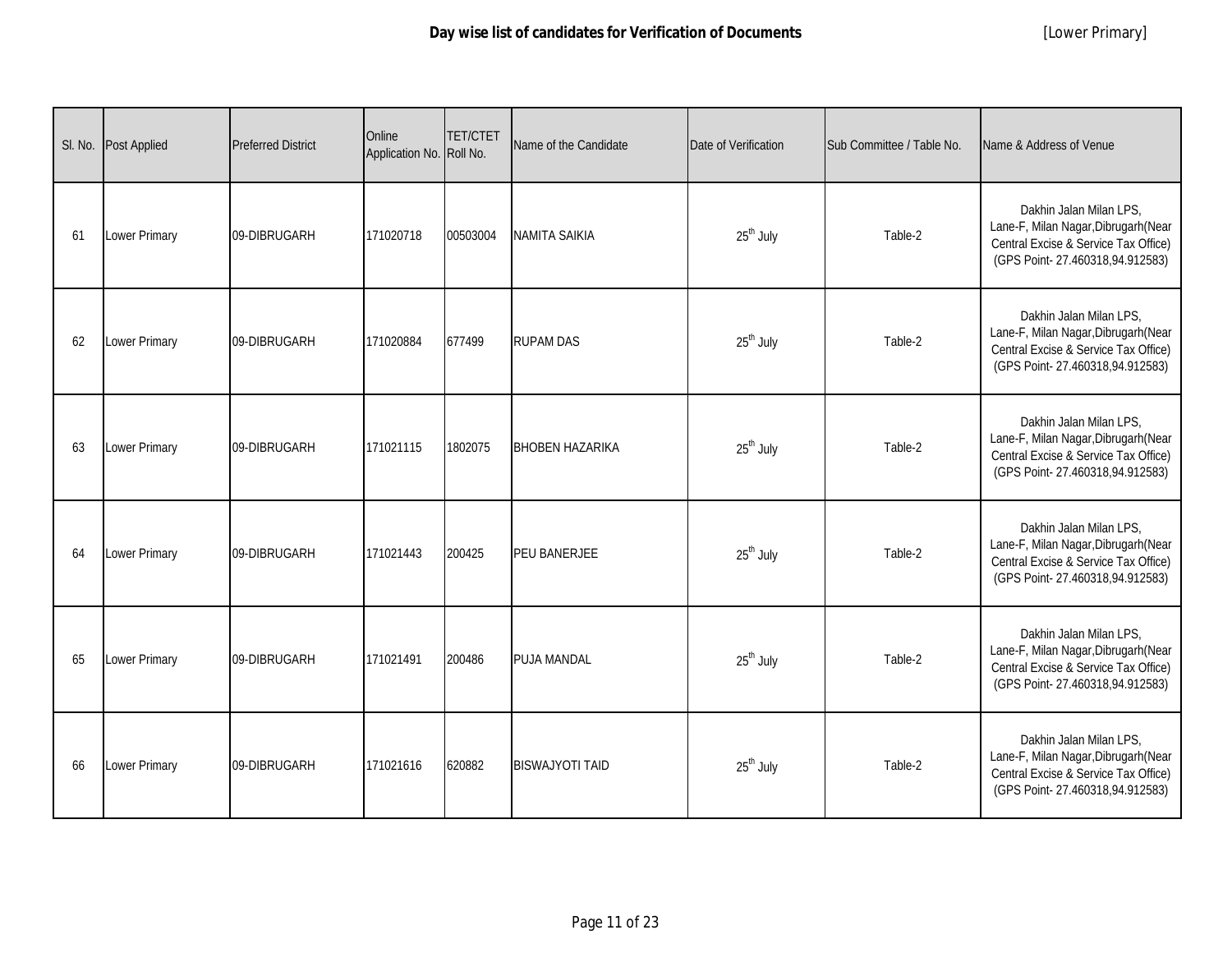|    | SI. No. Post Applied | <b>Preferred District</b> | Online<br>Application No. Roll No. | <b>TET/CTET</b> | Name of the Candidate    | Date of Verification  | Sub Committee / Table No. | Name & Address of Venue                                                                                                                    |
|----|----------------------|---------------------------|------------------------------------|-----------------|--------------------------|-----------------------|---------------------------|--------------------------------------------------------------------------------------------------------------------------------------------|
| 67 | Lower Primary        | 09-DIBRUGARH              | 171022102                          | 631893          | <b>PALLABI DAS</b>       | 25 <sup>th</sup> July | Table-2                   | Dakhin Jalan Milan LPS.<br>Lane-F, Milan Nagar, Dibrugarh (Near<br>Central Excise & Service Tax Office)<br>(GPS Point-27.460318,94.912583) |
| 68 | Lower Primary        | 09-DIBRUGARH              | 171022460                          | 200677          | SNEHA RANI DUTTA         | 25 <sup>th</sup> July | Table-2                   | Dakhin Jalan Milan LPS,<br>Lane-F, Milan Nagar, Dibrugarh (Near<br>Central Excise & Service Tax Office)<br>(GPS Point-27.460318,94.912583) |
| 69 | Lower Primary        | 09-DIBRUGARH              | 171022829                          | 640916          | ANUJ KUMAR DAS           | 25 <sup>th</sup> July | Table-2                   | Dakhin Jalan Milan LPS,<br>Lane-F, Milan Nagar, Dibrugarh (Near<br>Central Excise & Service Tax Office)<br>(GPS Point-27.460318,94.912583) |
| 70 | Lower Primary        | 09-DIBRUGARH              | 171023169                          | 675223          | <b>NANDITA DAS</b>       | 25 <sup>th</sup> July | Table-2                   | Dakhin Jalan Milan LPS,<br>Lane-F, Milan Nagar, Dibrugarh (Near<br>Central Excise & Service Tax Office)<br>(GPS Point-27.460318,94.912583) |
| 71 | Lower Primary        | 09-DIBRUGARH              | 171023396                          | 1800948         | <b>MEENAJYOTI KONWAR</b> | 25 <sup>th</sup> July | Table-2                   | Dakhin Jalan Milan LPS,<br>Lane-F, Milan Nagar, Dibrugarh (Near<br>Central Excise & Service Tax Office)<br>(GPS Point-27.460318,94.912583) |
| 72 | Lower Primary        | 09-DIBRUGARH              | 171024059                          | 00504538        | JOYOSHREE GOGOI          | 25 <sup>th</sup> July | Table-2                   | Dakhin Jalan Milan LPS,<br>Lane-F, Milan Nagar, Dibrugarh (Near<br>Central Excise & Service Tax Office)<br>(GPS Point-27.460318,94.912583) |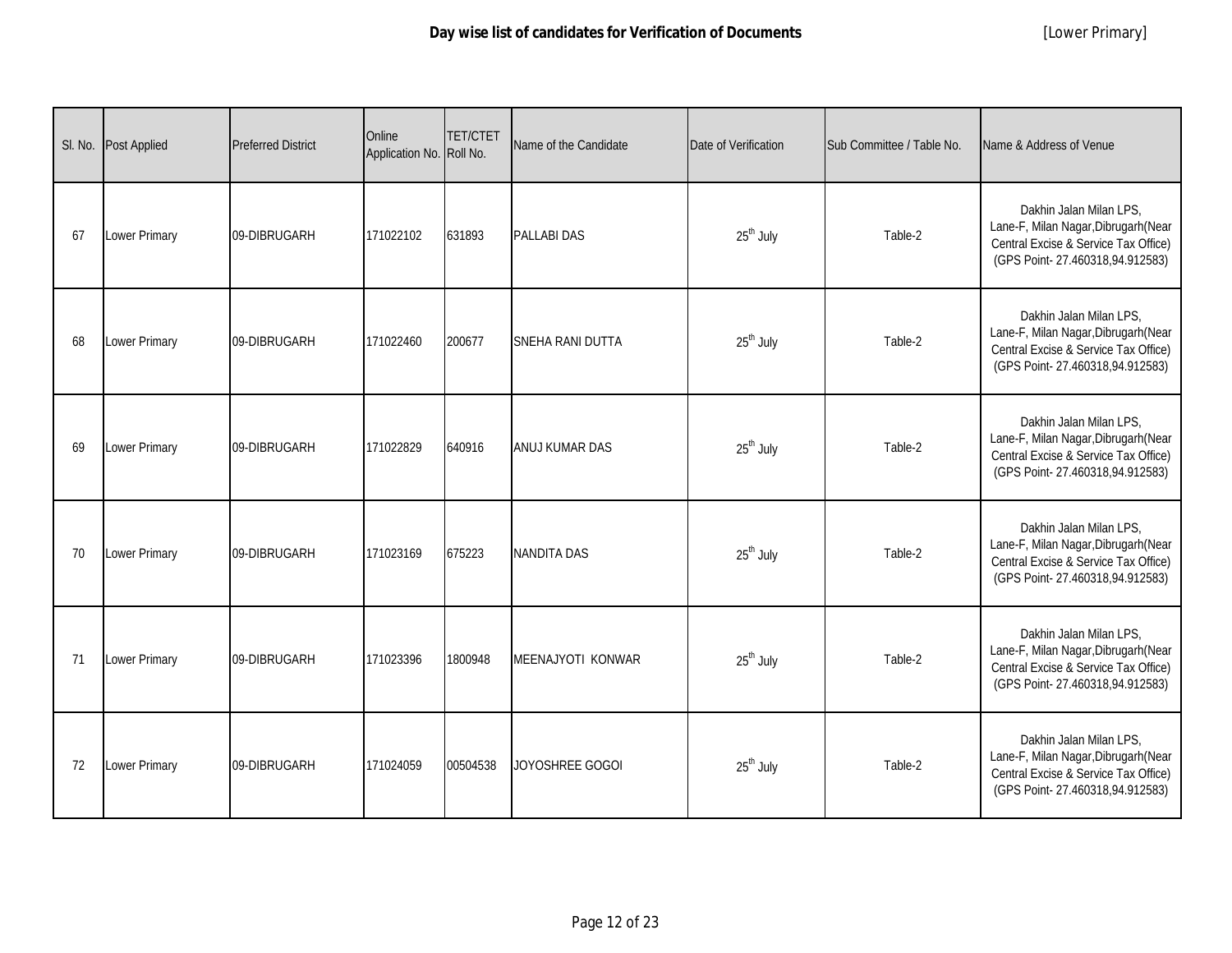| SI. No. | <b>Post Applied</b> | <b>Preferred District</b> | Online<br>Application No. Roll No. | <b>TET/CTET</b> | Name of the Candidate    | Date of Verification  | Sub Committee / Table No. | Name & Address of Venue                                                                                                                    |
|---------|---------------------|---------------------------|------------------------------------|-----------------|--------------------------|-----------------------|---------------------------|--------------------------------------------------------------------------------------------------------------------------------------------|
| 73      | Lower Primary       | 09-DIBRUGARH              | 171024108                          | 632237          | <b>REETAMONI SONOWAL</b> | 25 <sup>th</sup> July | Table-2                   | Dakhin Jalan Milan LPS.<br>Lane-F, Milan Nagar, Dibrugarh (Near<br>Central Excise & Service Tax Office)<br>(GPS Point-27.460318,94.912583) |
| 74      | Lower Primary       | 09-DIBRUGARH              | 171024191                          | 201950          | RUMA KUMARI YADAV        | 25 <sup>th</sup> July | Table-2                   | Dakhin Jalan Milan LPS,<br>Lane-F, Milan Nagar, Dibrugarh (Near<br>Central Excise & Service Tax Office)<br>(GPS Point-27.460318,94.912583) |
| 75      | Lower Primary       | 09-DIBRUGARH              | 171024282                          | 00712643        | <b>ADITYA NARAYAN</b>    | 25 <sup>th</sup> July | Table-2                   | Dakhin Jalan Milan LPS,<br>Lane-F, Milan Nagar, Dibrugarh (Near<br>Central Excise & Service Tax Office)<br>(GPS Point-27.460318,94.912583) |
| 76      | Lower Primary       | 09-DIBRUGARH              | 171024455                          | 1800079         | ANKUR JYOTI CHETIA       | 25 <sup>th</sup> July | Table-2                   | Dakhin Jalan Milan LPS,<br>Lane-F, Milan Nagar, Dibrugarh (Near<br>Central Excise & Service Tax Office)<br>(GPS Point-27.460318,94.912583) |
| 77      | Lower Primary       | 09-DIBRUGARH              | 171024539                          | 4600415         | MRS RASHMI BORA DUTTA    | $25th$ July           | Table-2                   | Dakhin Jalan Milan LPS,<br>Lane-F, Milan Nagar, Dibrugarh (Near<br>Central Excise & Service Tax Office)<br>(GPS Point-27.460318,94.912583) |
| 78      | Lower Primary       | 09-DIBRUGARH              | 171025080                          | 200435          | <b>PIYALI DAS</b>        | 25 <sup>th</sup> July | Table-2                   | Dakhin Jalan Milan LPS,<br>Lane-F, Milan Nagar, Dibrugarh (Near<br>Central Excise & Service Tax Office)<br>(GPS Point-27.460318,94.912583) |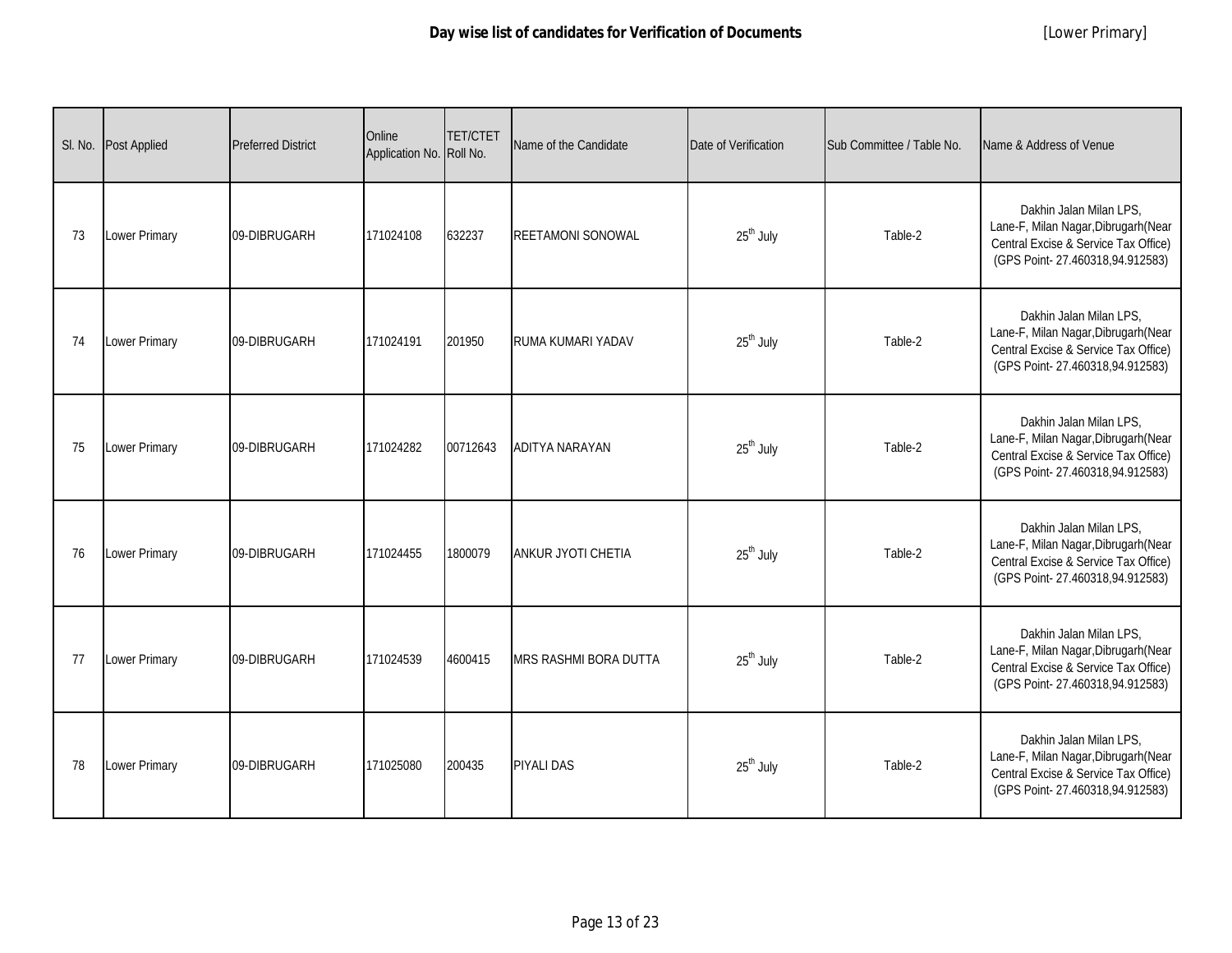|    | SI. No. Post Applied | <b>Preferred District</b> | Online<br>Application No. Roll No. | <b>TET/CTET</b> | Name of the Candidate         | Date of Verification  | Sub Committee / Table No. | Name & Address of Venue                                                                                                                    |
|----|----------------------|---------------------------|------------------------------------|-----------------|-------------------------------|-----------------------|---------------------------|--------------------------------------------------------------------------------------------------------------------------------------------|
| 79 | Lower Primary        | 09-DIBRUGARH              | 171026330                          | 1800275         | <b>BONIKA MOHAN BORUAH</b>    | 25 <sup>th</sup> July | Table-2                   | Dakhin Jalan Milan LPS,<br>Lane-F, Milan Nagar, Dibrugarh (Near<br>Central Excise & Service Tax Office)<br>(GPS Point-27.460318,94.912583) |
| 80 | Lower Primary        | 09-DIBRUGARH              | 171026531                          | 631289          | <b>MAUCHUMI SAIKIA</b>        | 25 <sup>th</sup> July | Table-2                   | Dakhin Jalan Milan LPS,<br>Lane-F, Milan Nagar, Dibrugarh (Near<br>Central Excise & Service Tax Office)<br>(GPS Point-27.460318,94.912583) |
| 81 | Lower Primary        | 09-DIBRUGARH              | 171026600                          | 3001973         | <b>MANISHA BORDOLOI</b>       | 25 <sup>th</sup> July | Table-2                   | Dakhin Jalan Milan LPS,<br>Lane-F, Milan Nagar, Dibrugarh (Near<br>Central Excise & Service Tax Office)<br>(GPS Point-27.460318,94.912583) |
| 82 | Lower Primary        | 09-DIBRUGARH              | 171026644                          | 1801218         | <b>MRS BARASHA NEOG GOGOI</b> | 25 <sup>th</sup> July | Table-2                   | Dakhin Jalan Milan LPS,<br>Lane-F, Milan Nagar, Dibrugarh (Near<br>Central Excise & Service Tax Office)<br>(GPS Point-27.460318,94.912583) |
| 83 | Lower Primary        | 09-DIBRUGARH              | 171026828                          | 631752          | <b>NANDITA DAS</b>            | 25 <sup>th</sup> July | Table-2                   | Dakhin Jalan Milan LPS,<br>Lane-F, Milan Nagar, Dibrugarh (Near<br>Central Excise & Service Tax Office)<br>(GPS Point-27.460318,94.912583) |
| 84 | Lower Primary        | 09-DIBRUGARH              | 171026943                          | 672188          | <b>DIPU DAS</b>               | 25 <sup>th</sup> July | Table-2                   | Dakhin Jalan Milan LPS,<br>Lane-F, Milan Nagar, Dibrugarh (Near<br>Central Excise & Service Tax Office)<br>(GPS Point-27.460318,94.912583) |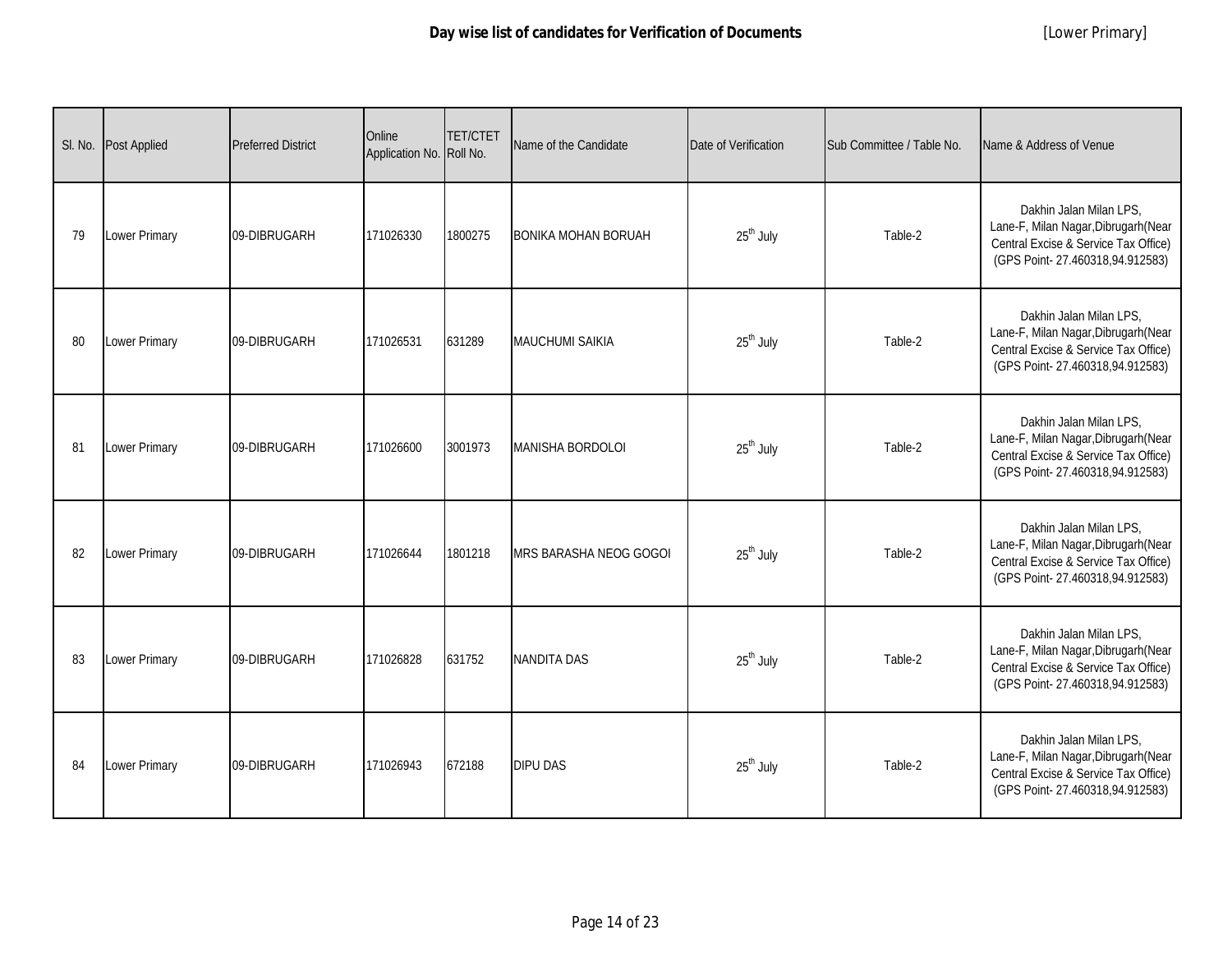| SI. No. | <b>Post Applied</b> | <b>Preferred District</b> | Online<br>Application No. Roll No. | <b>TET/CTET</b> | Name of the Candidate | Date of Verification  | Sub Committee / Table No. | Name & Address of Venue                                                                                                                    |
|---------|---------------------|---------------------------|------------------------------------|-----------------|-----------------------|-----------------------|---------------------------|--------------------------------------------------------------------------------------------------------------------------------------------|
| 85      | Lower Primary       | 09-DIBRUGARH              | 171027388                          | 02904563        | <b>JAGBIR</b>         | 25 <sup>th</sup> July | Table-2                   | Dakhin Jalan Milan LPS,<br>Lane-F, Milan Nagar, Dibrugarh (Near<br>Central Excise & Service Tax Office)<br>(GPS Point-27.460318,94.912583) |
| 86      | Lower Primary       | 09-DIBRUGARH              | 171028316                          | 01503506        | <b>BABLI PAL</b>      | 25 <sup>th</sup> July | Table-2                   | Dakhin Jalan Milan LPS,<br>Lane-F, Milan Nagar, Dibrugarh (Near<br>Central Excise & Service Tax Office)<br>(GPS Point-27.460318,94.912583) |
| 87      | Lower Primary       | 09-DIBRUGARH              | 171028323                          | 630365          | <b>BORNALI BORAH</b>  | 25 <sup>th</sup> July | Table-2                   | Dakhin Jalan Milan LPS,<br>Lane-F, Milan Nagar, Dibrugarh (Near<br>Central Excise & Service Tax Office)<br>(GPS Point-27.460318,94.912583) |
| 88      | Lower Primary       | 09-DIBRUGARH              | 171028938                          | 630604          | <b>DIPANJALI DAS</b>  | 25 <sup>th</sup> July | Table-2                   | Dakhin Jalan Milan LPS,<br>Lane-F, Milan Nagar, Dibrugarh (Near<br>Central Excise & Service Tax Office)<br>(GPS Point-27.460318,94.912583) |
| 89      | Lower Primary       | 09-DIBRUGARH              | 171029389                          | 1804859         | KALYANI KONWAR GOGOI  | $25th$ July           | Table-2                   | Dakhin Jalan Milan LPS,<br>Lane-F, Milan Nagar, Dibrugarh (Near<br>Central Excise & Service Tax Office)<br>(GPS Point-27.460318,94.912583) |
| 90      | Lower Primary       | 09-DIBRUGARH              | 171029633                          | 630060          | <b>ANAMIKA SAIKIA</b> | 25 <sup>th</sup> July | Table-2                   | Dakhin Jalan Milan LPS,<br>Lane-F, Milan Nagar, Dibrugarh (Near<br>Central Excise & Service Tax Office)<br>(GPS Point-27.460318,94.912583) |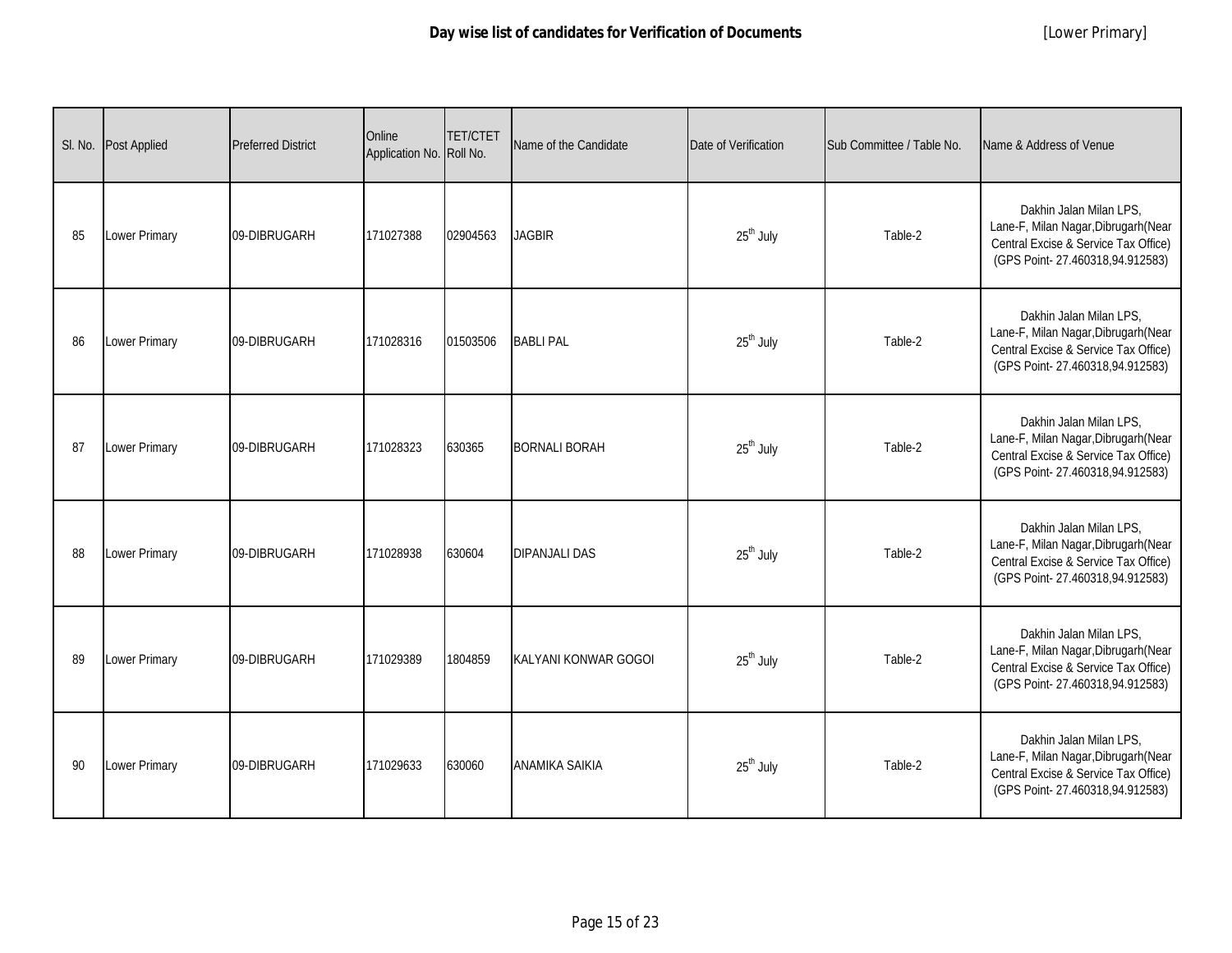| SI. No. | Post Applied         | <b>Preferred District</b> | Online<br>Application No. Roll No. | <b>TET/CTET</b> | Name of the Candidate  | Date of Verification  | Sub Committee / Table No. | Name & Address of Venue                                                                                                                    |
|---------|----------------------|---------------------------|------------------------------------|-----------------|------------------------|-----------------------|---------------------------|--------------------------------------------------------------------------------------------------------------------------------------------|
| 91      | Lower Primary        | 09-DIBRUGARH              | 171029746                          | 4504013         | <b>LAKHIMI NATH</b>    | 25 <sup>th</sup> July | Table-3                   | Dakhin Jalan Milan LPS.<br>Lane-F, Milan Nagar, Dibrugarh (Near<br>Central Excise & Service Tax Office)<br>(GPS Point-27.460318,94.912583) |
| 92      | Lower Primary        | 09-DIBRUGARH              | 171029772                          | 200822          | <b>TOYELI ADHIKARI</b> | 25 <sup>th</sup> July | Table-3                   | Dakhin Jalan Milan LPS,<br>Lane-F, Milan Nagar, Dibrugarh (Near<br>Central Excise & Service Tax Office)<br>(GPS Point-27.460318,94.912583) |
| 93      | <b>Lower Primary</b> | 09-DIBRUGARH              | 171029833                          | 1801584         | PORINITA CHETIA        | 25 <sup>th</sup> July | Table-3                   | Dakhin Jalan Milan LPS,<br>Lane-F, Milan Nagar, Dibrugarh (Near<br>Central Excise & Service Tax Office)<br>(GPS Point-27.460318,94.912583) |
| 94      | Lower Primary        | 09-DIBRUGARH              | 171029986                          | 631739          | <b>NAMITA DAS</b>      | 25 <sup>th</sup> July | Table-3                   | Dakhin Jalan Milan LPS,<br>Lane-F, Milan Nagar, Dibrugarh (Near<br>Central Excise & Service Tax Office)<br>(GPS Point-27.460318,94.912583) |
| 95      | Lower Primary        | 09-DIBRUGARH              | 171030164                          | 1807888         | SANGEETA GOGOI SENSUA  | 25 <sup>th</sup> July | Table-3                   | Dakhin Jalan Milan LPS,<br>Lane-F, Milan Nagar, Dibrugarh (Near<br>Central Excise & Service Tax Office)<br>(GPS Point-27.460318,94.912583) |
| 96      | Lower Primary        | 09-DIBRUGARH              | 171030339                          | 08302318        | <b>TARIQUE ANWER</b>   | 25 <sup>th</sup> July | Table-3                   | Dakhin Jalan Milan LPS,<br>Lane-F, Milan Nagar, Dibrugarh (Near<br>Central Excise & Service Tax Office)<br>(GPS Point-27.460318,94.912583) |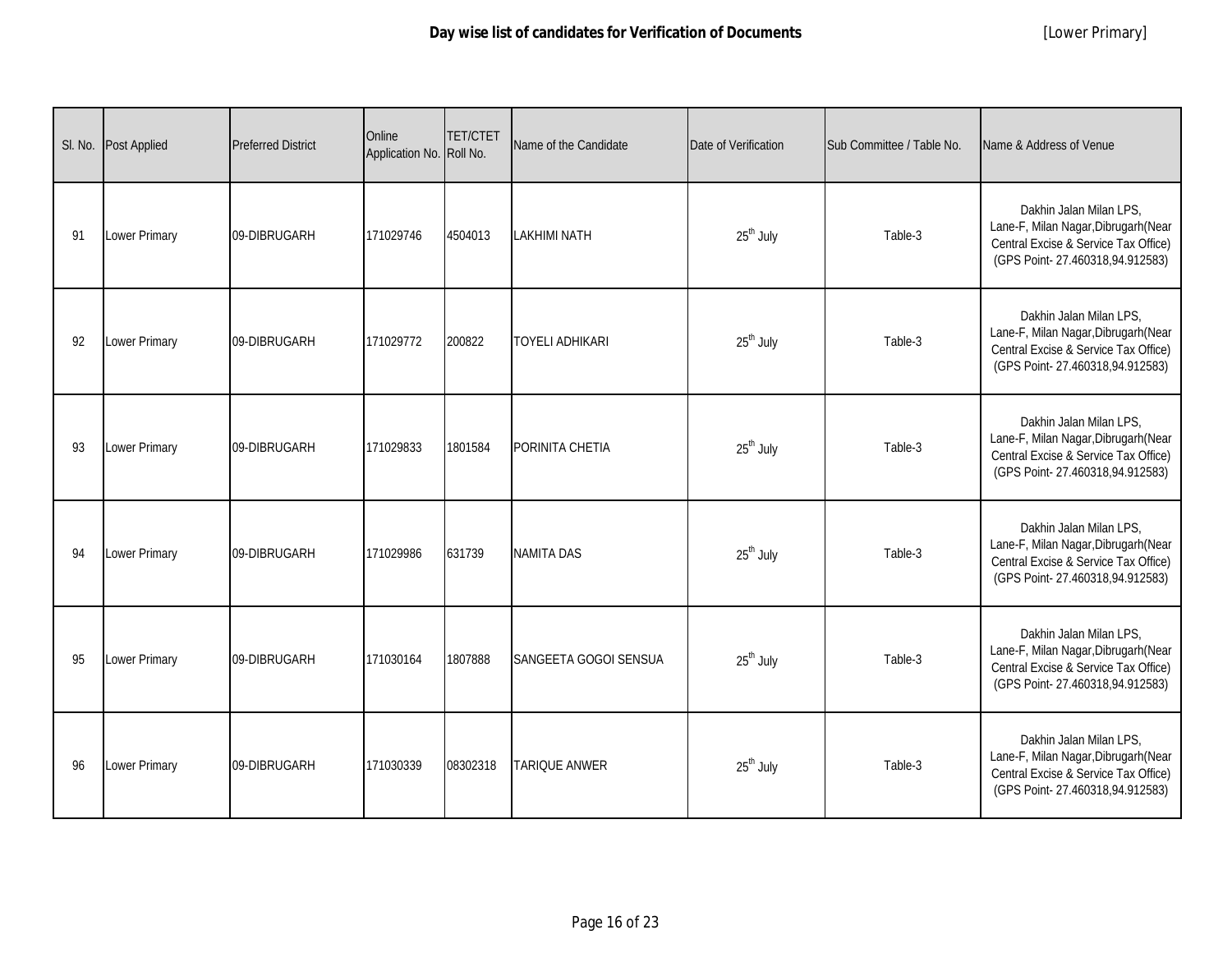| SI. No. | <b>Post Applied</b> | <b>Preferred District</b> | Online<br>Application No. Roll No. | <b>TET/CTET</b> | Name of the Candidate                | Date of Verification  | Sub Committee / Table No. | Name & Address of Venue                                                                                                                    |
|---------|---------------------|---------------------------|------------------------------------|-----------------|--------------------------------------|-----------------------|---------------------------|--------------------------------------------------------------------------------------------------------------------------------------------|
| 97      | Lower Primary       | 09-DIBRUGARH              | 171031029                          | 631298          | <b>MERIN PEGU DOLEY</b>              | 25 <sup>th</sup> July | Table-3                   | Dakhin Jalan Milan LPS.<br>Lane-F, Milan Nagar, Dibrugarh (Near<br>Central Excise & Service Tax Office)<br>(GPS Point-27.460318,94.912583) |
| 98      | Lower Primary       | 09-DIBRUGARH              | 171031525                          | 631004          | JYOTSNA DEKA BORUAH<br><b>SAIKIA</b> | 25 <sup>th</sup> July | Table-3                   | Dakhin Jalan Milan LPS,<br>Lane-F, Milan Nagar, Dibrugarh (Near<br>Central Excise & Service Tax Office)<br>(GPS Point-27.460318,94.912583) |
| 99      | Lower Primary       | 09-DIBRUGARH              | 171031609                          | 01812111        | <b>ASHU</b>                          | 25 <sup>th</sup> July | Table-3                   | Dakhin Jalan Milan LPS,<br>Lane-F, Milan Nagar, Dibrugarh (Near<br>Central Excise & Service Tax Office)<br>(GPS Point-27.460318,94.912583) |
| 100     | Lower Primary       | 09-DIBRUGARH              | 171032030                          | 1802140         | <b>RAJIB KONWAR</b>                  | 25 <sup>th</sup> July | Table-3                   | Dakhin Jalan Milan LPS,<br>Lane-F, Milan Nagar, Dibrugarh (Near<br>Central Excise & Service Tax Office)<br>(GPS Point-27.460318,94.912583) |
| 101     | Lower Primary       | 09-DIBRUGARH              | 171032058                          | 632197          | <b>RANI SAIKIA</b>                   | 25 <sup>th</sup> July | Table-3                   | Dakhin Jalan Milan LPS,<br>Lane-F, Milan Nagar, Dibrugarh (Near<br>Central Excise & Service Tax Office)<br>(GPS Point-27.460318,94.912583) |
| 102     | Lower Primary       | 09-DIBRUGARH              | 171032596                          | 630077          | <b>ANIMA SONOWAL</b>                 | 25 <sup>th</sup> July | Table-3                   | Dakhin Jalan Milan LPS,<br>Lane-F, Milan Nagar, Dibrugarh (Near<br>Central Excise & Service Tax Office)<br>(GPS Point-27.460318,94.912583) |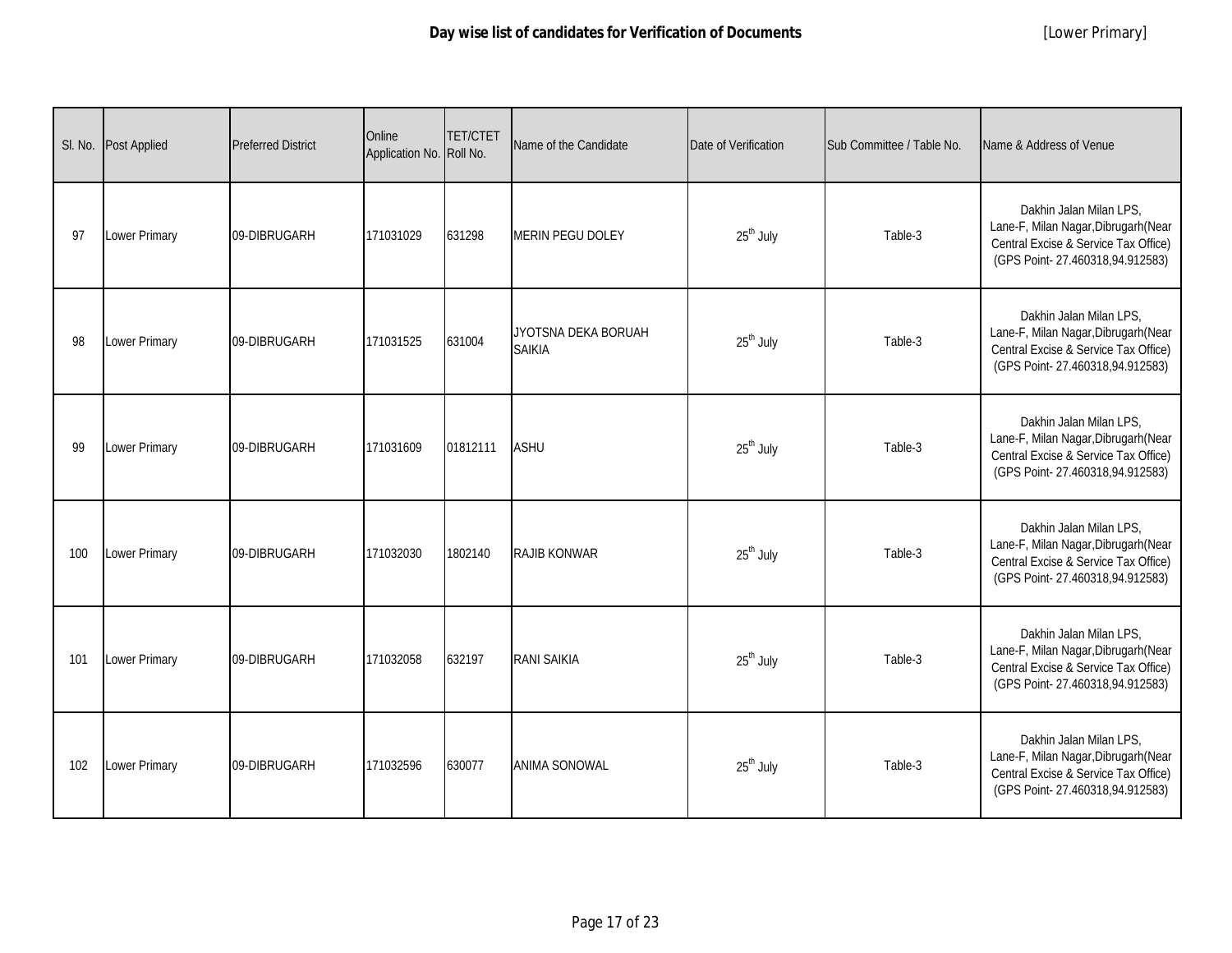|     | SI. No. Post Applied | <b>Preferred District</b> | Online<br>Application No. Roll No. | <b>TET/CTET</b> | Name of the Candidate        | Date of Verification  | Sub Committee / Table No. | Name & Address of Venue                                                                                                                    |
|-----|----------------------|---------------------------|------------------------------------|-----------------|------------------------------|-----------------------|---------------------------|--------------------------------------------------------------------------------------------------------------------------------------------|
| 103 | Lower Primary        | 09-DIBRUGARH              | 171033458                          | 01809078        | <b>PREETI</b>                | 25 <sup>th</sup> July | Table-3                   | Dakhin Jalan Milan LPS,<br>Lane-F, Milan Nagar, Dibrugarh (Near<br>Central Excise & Service Tax Office)<br>(GPS Point-27.460318,94.912583) |
| 104 | Lower Primary        | 09-DIBRUGARH              | 171033758                          | 200341          | <b>MOUMITA BHATTACHARJEE</b> | 25 <sup>th</sup> July | Table-3                   | Dakhin Jalan Milan LPS,<br>Lane-F, Milan Nagar, Dibrugarh (Near<br>Central Excise & Service Tax Office)<br>(GPS Point-27.460318,94.912583) |
| 105 | <b>Lower Primary</b> | 09-DIBRUGARH              | 171033770                          | 1803603         | <b>BULI BHARALI</b>          | 25 <sup>th</sup> July | Table-3                   | Dakhin Jalan Milan LPS,<br>Lane-F, Milan Nagar, Dibrugarh (Near<br>Central Excise & Service Tax Office)<br>(GPS Point-27.460318,94.912583) |
| 106 | Lower Primary        | 09-DIBRUGARH              | 171034239                          | 1802691         | <b>NAZIA TABASUM</b>         | 25 <sup>th</sup> July | Table-3                   | Dakhin Jalan Milan LPS,<br>Lane-F, Milan Nagar, Dibrugarh (Near<br>Central Excise & Service Tax Office)<br>(GPS Point-27.460318,94.912583) |
| 107 | Lower Primary        | 09-DIBRUGARH              | 171034335                          | 01807128        | <b>PINKY SHARMA</b>          | 25 <sup>th</sup> July | Table-3                   | Dakhin Jalan Milan LPS,<br>Lane-F, Milan Nagar, Dibrugarh (Near<br>Central Excise & Service Tax Office)<br>(GPS Point-27.460318,94.912583) |
| 108 | Lower Primary        | 09-DIBRUGARH              | 171034391                          | 1809333         | <b>DINA AHMED</b>            | 25 <sup>th</sup> July | Table-3                   | Dakhin Jalan Milan LPS,<br>Lane-F, Milan Nagar, Dibrugarh (Near<br>Central Excise & Service Tax Office)<br>(GPS Point-27.460318,94.912583) |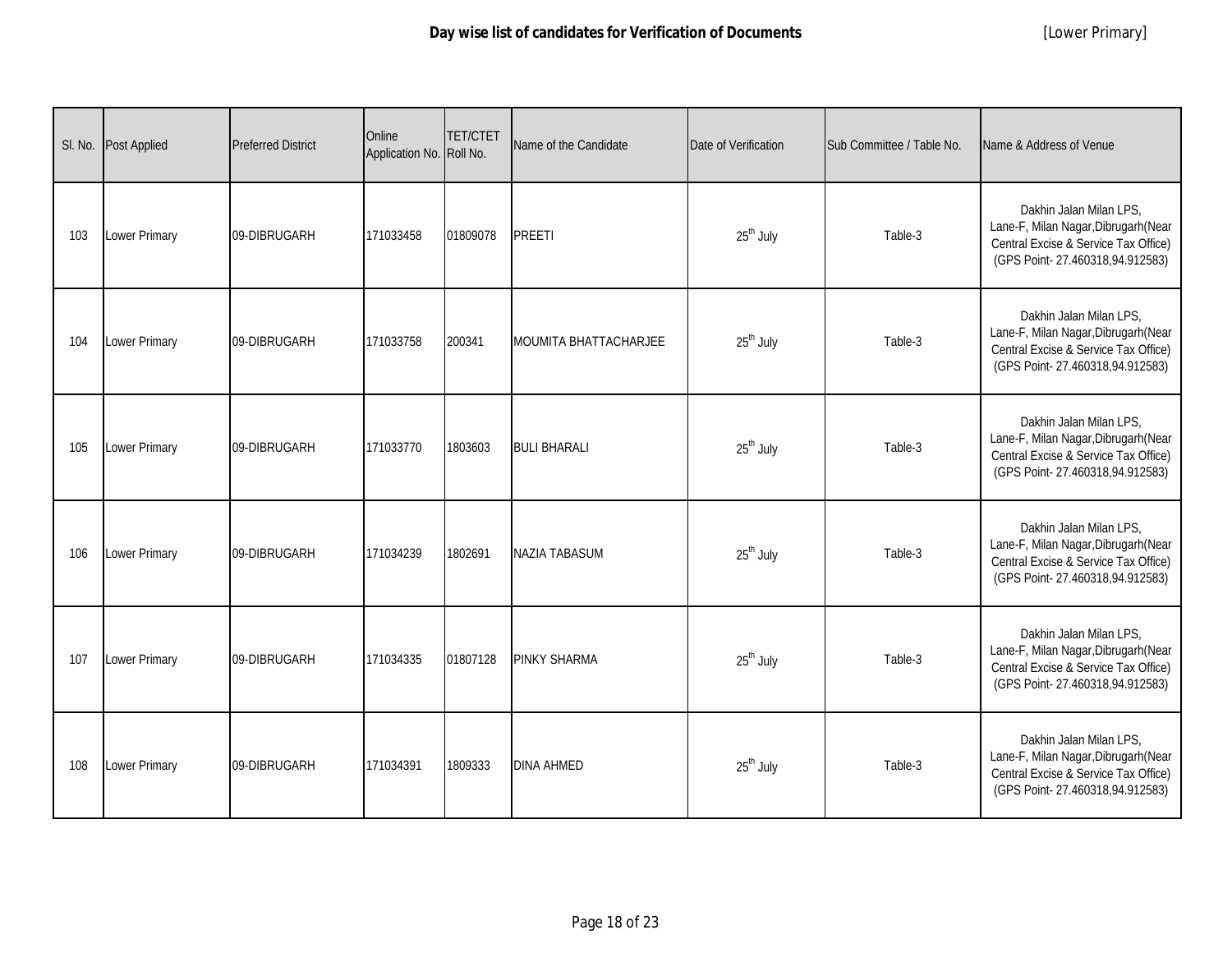| SI. No. | Post Applied         | <b>Preferred District</b> | Online<br>Application No. Roll No. | <b>TET/CTET</b> | Name of the Candidate     | Date of Verification  | Sub Committee / Table No. | Name & Address of Venue                                                                                                                    |
|---------|----------------------|---------------------------|------------------------------------|-----------------|---------------------------|-----------------------|---------------------------|--------------------------------------------------------------------------------------------------------------------------------------------|
| 109     | Lower Primary        | 09-DIBRUGARH              | 171034511                          | 5104031         | <b>TANUSREE DAS GUPTA</b> | 25 <sup>th</sup> July | Table-3                   | Dakhin Jalan Milan LPS.<br>Lane-F, Milan Nagar, Dibrugarh (Near<br>Central Excise & Service Tax Office)<br>(GPS Point-27.460318,94.912583) |
| 110     | Lower Primary        | 09-DIBRUGARH              | 171034671                          | 1802374         | <b>CHINMOY KONWAR</b>     | 25 <sup>th</sup> July | Table-3                   | Dakhin Jalan Milan LPS,<br>Lane-F, Milan Nagar, Dibrugarh (Near<br>Central Excise & Service Tax Office)<br>(GPS Point-27.460318,94.912583) |
| 111     | <b>Lower Primary</b> | 09-DIBRUGARH              | 171034811                          | 02510955        | <b>BHUPINDER RAM</b>      | 25 <sup>th</sup> July | Table-3                   | Dakhin Jalan Milan LPS,<br>Lane-F, Milan Nagar, Dibrugarh (Near<br>Central Excise & Service Tax Office)<br>(GPS Point-27.460318,94.912583) |
| 112     | Lower Primary        | 09-DIBRUGARH              | 171035239                          | 1809785         | SUKANYA KONWAR            | 25 <sup>th</sup> July | Table-3                   | Dakhin Jalan Milan LPS,<br>Lane-F, Milan Nagar, Dibrugarh (Near<br>Central Excise & Service Tax Office)<br>(GPS Point-27.460318,94.912583) |
| 113     | Lower Primary        | 09-DIBRUGARH              | 171035714                          | 200682          | <b>SOMA PAUL</b>          | 25 <sup>th</sup> July | Table-3                   | Dakhin Jalan Milan LPS,<br>Lane-F, Milan Nagar, Dibrugarh (Near<br>Central Excise & Service Tax Office)<br>(GPS Point-27.460318,94.912583) |
| 114     | Lower Primary        | 09-DIBRUGARH              | 171036151                          | 1804922         | <b>KARISHMA PHUKAN</b>    | 25 <sup>th</sup> July | Table-3                   | Dakhin Jalan Milan LPS,<br>Lane-F, Milan Nagar, Dibrugarh (Near<br>Central Excise & Service Tax Office)<br>(GPS Point-27.460318,94.912583) |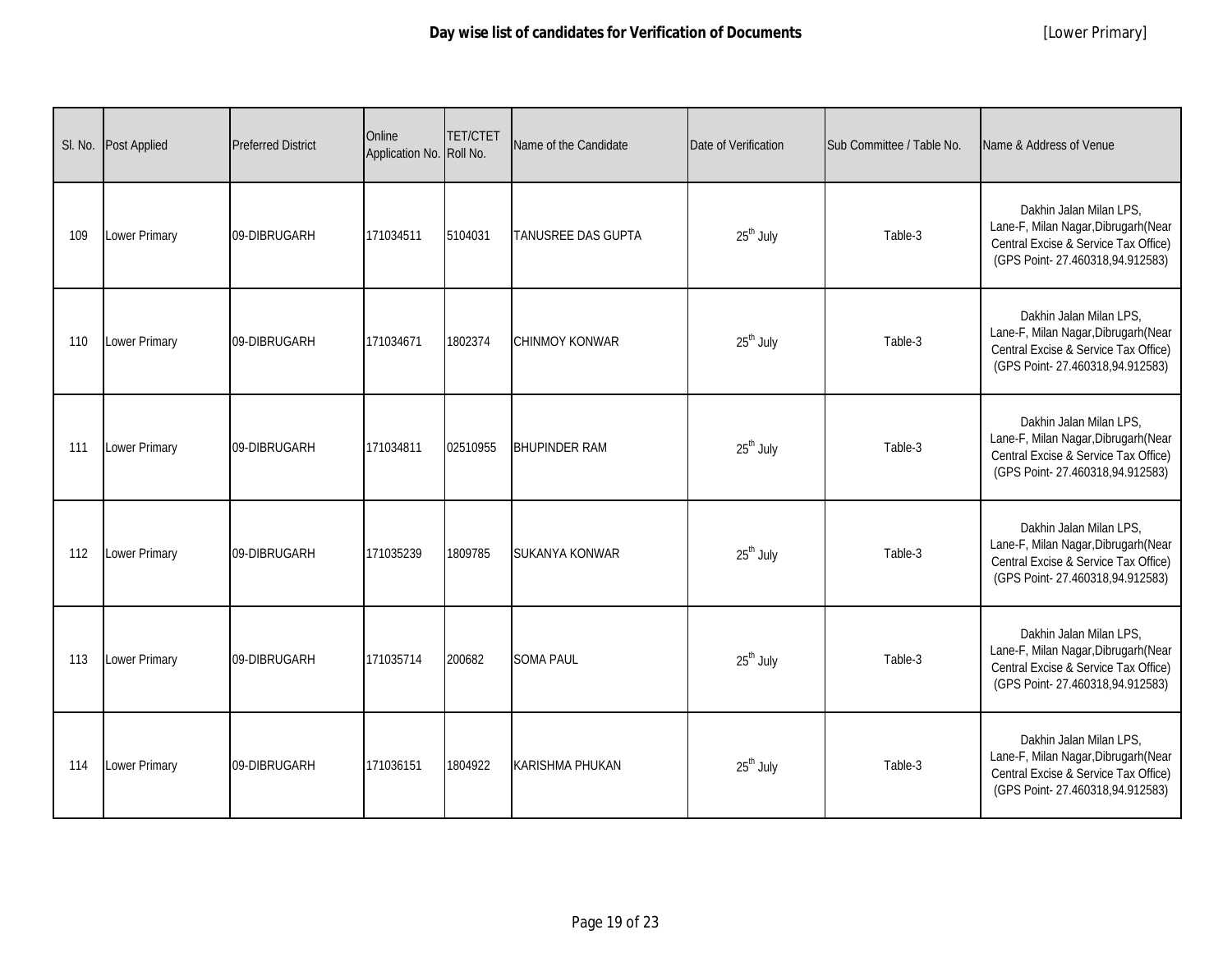| SI. No. | <b>Post Applied</b>  | <b>Preferred District</b> | Online<br>Application No. Roll No. | <b>TET/CTET</b> | Name of the Candidate  | Date of Verification  | Sub Committee / Table No. | Name & Address of Venue                                                                                                                    |
|---------|----------------------|---------------------------|------------------------------------|-----------------|------------------------|-----------------------|---------------------------|--------------------------------------------------------------------------------------------------------------------------------------------|
| 115     | Lower Primary        | 09-DIBRUGARH              | 171036185                          | 01418165        | <b>ASHWANI KUMAR</b>   | 25 <sup>th</sup> July | Table-3                   | Dakhin Jalan Milan LPS.<br>Lane-F, Milan Nagar, Dibrugarh (Near<br>Central Excise & Service Tax Office)<br>(GPS Point-27.460318,94.912583) |
| 116     | Lower Primary        | 09-DIBRUGARH              | 171037312                          | 4501536         | PRITI REKHA MOHAN      | 25 <sup>th</sup> July | Table-3                   | Dakhin Jalan Milan LPS,<br>Lane-F, Milan Nagar, Dibrugarh (Near<br>Central Excise & Service Tax Office)<br>(GPS Point-27.460318,94.912583) |
| 117     | <b>Lower Primary</b> | 09-DIBRUGARH              | 171037602                          | 01625294        | <b>SUJATA JUNEJA</b>   | 25 <sup>th</sup> July | Table-3                   | Dakhin Jalan Milan LPS,<br>Lane-F, Milan Nagar, Dibrugarh (Near<br>Central Excise & Service Tax Office)<br>(GPS Point-27.460318,94.912583) |
| 118     | Lower Primary        | 09-DIBRUGARH              | 171037641                          | 2801606         | <b>MOUSHUMI SAIKIA</b> | 25 <sup>th</sup> July | Table-3                   | Dakhin Jalan Milan LPS,<br>Lane-F, Milan Nagar, Dibrugarh (Near<br>Central Excise & Service Tax Office)<br>(GPS Point-27.460318,94.912583) |
| 119     | Lower Primary        | 09-DIBRUGARH              | 171037730                          | 1803551         | <b>BORNALI BORAH</b>   | 25 <sup>th</sup> July | Table-3                   | Dakhin Jalan Milan LPS,<br>Lane-F, Milan Nagar, Dibrugarh (Near<br>Central Excise & Service Tax Office)<br>(GPS Point-27.460318,94.912583) |
| 120     | Lower Primary        | 09-DIBRUGARH              | 171038229                          | 631198          | <b>LOVELEENA DAS</b>   | 25 <sup>th</sup> July | Table-3                   | Dakhin Jalan Milan LPS,<br>Lane-F, Milan Nagar, Dibrugarh (Near<br>Central Excise & Service Tax Office)<br>(GPS Point-27.460318,94.912583) |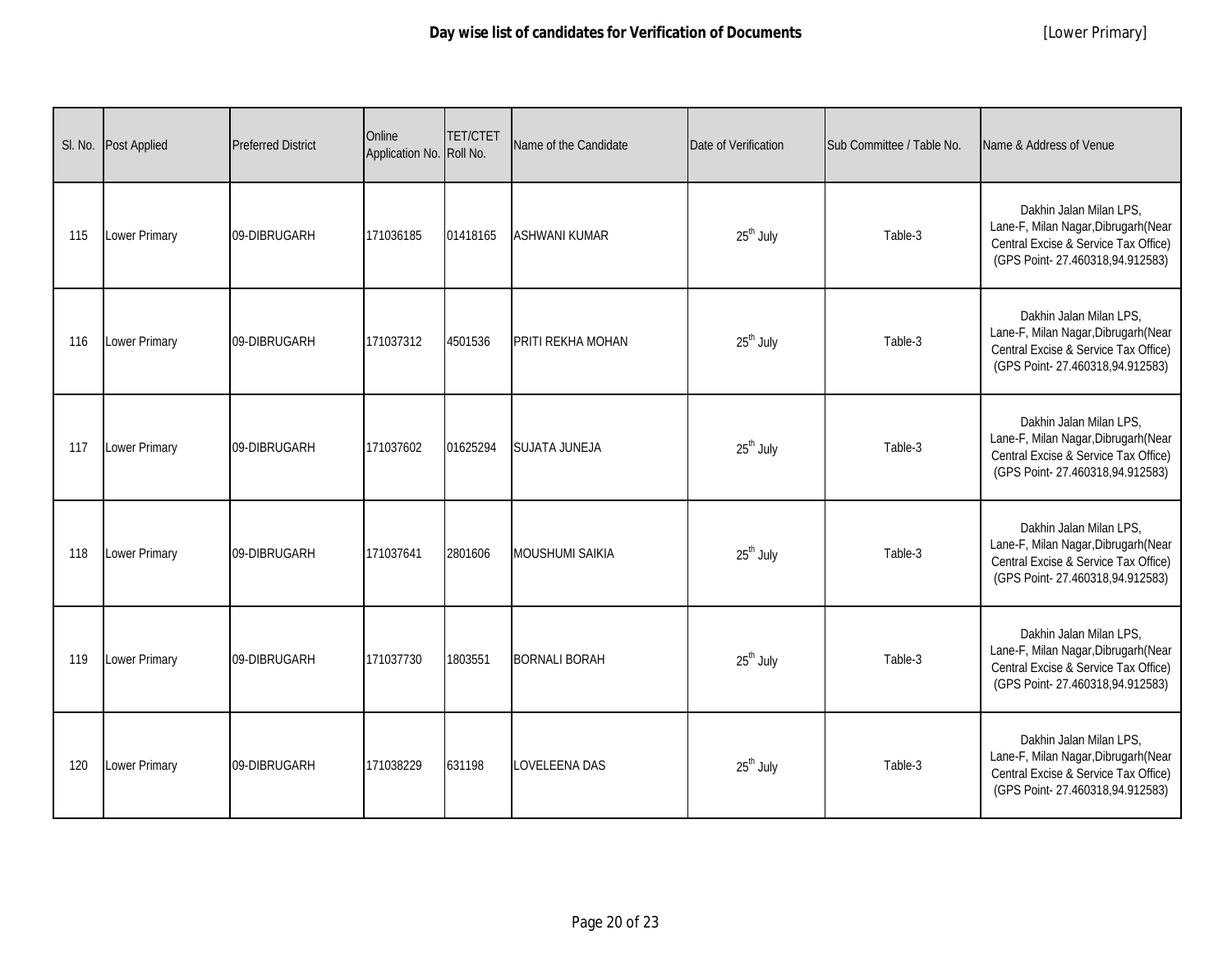| SI. No. | <b>Post Applied</b>  | <b>Preferred District</b> | Online<br>Application No. Roll No. | <b>TET/CTET</b> | Name of the Candidate | Date of Verification  | Sub Committee / Table No. | Name & Address of Venue                                                                                                                    |
|---------|----------------------|---------------------------|------------------------------------|-----------------|-----------------------|-----------------------|---------------------------|--------------------------------------------------------------------------------------------------------------------------------------------|
| 121     | Lower Primary        | 09-DIBRUGARH              | 171038799                          | 4700151         | <b>GEETA TALUKDAR</b> | 25 <sup>th</sup> July | Table-3                   | Dakhin Jalan Milan LPS.<br>Lane-F, Milan Nagar, Dibrugarh (Near<br>Central Excise & Service Tax Office)<br>(GPS Point-27.460318,94.912583) |
| 122     | Lower Primary        | 09-DIBRUGARH              | 171039009                          | 659548          | <b>TRIDIP DAS</b>     | 25 <sup>th</sup> July | Table-3                   | Dakhin Jalan Milan LPS,<br>Lane-F, Milan Nagar, Dibrugarh (Near<br>Central Excise & Service Tax Office)<br>(GPS Point-27.460318,94.912583) |
| 123     | <b>Lower Primary</b> | 09-DIBRUGARH              | 171039435                          | 682721          | <b>KHIRESWAR DAS</b>  | 25 <sup>th</sup> July | Table-3                   | Dakhin Jalan Milan LPS,<br>Lane-F, Milan Nagar, Dibrugarh (Near<br>Central Excise & Service Tax Office)<br>(GPS Point-27.460318,94.912583) |
| 124     | Lower Primary        | 09-DIBRUGARH              | 171039688                          | 1800643         | JITU KUMAR BARUAH     | 25 <sup>th</sup> July | Table-3                   | Dakhin Jalan Milan LPS,<br>Lane-F, Milan Nagar, Dibrugarh (Near<br>Central Excise & Service Tax Office)<br>(GPS Point-27.460318,94.912583) |
| 125     | Lower Primary        | 09-DIBRUGARH              | 171039847                          | 05327116        | <b>KARAN SINGH</b>    | 25 <sup>th</sup> July | Table-3                   | Dakhin Jalan Milan LPS,<br>Lane-F, Milan Nagar, Dibrugarh (Near<br>Central Excise & Service Tax Office)<br>(GPS Point-27.460318,94.912583) |
| 126     | Lower Primary        | 09-DIBRUGARH              | 171041002                          | 630961          | <b>JUNMONI SAIKIA</b> | $25th$ July           | Table-3                   | Dakhin Jalan Milan LPS,<br>Lane-F, Milan Nagar, Dibrugarh (Near<br>Central Excise & Service Tax Office)<br>(GPS Point-27.460318,94.912583) |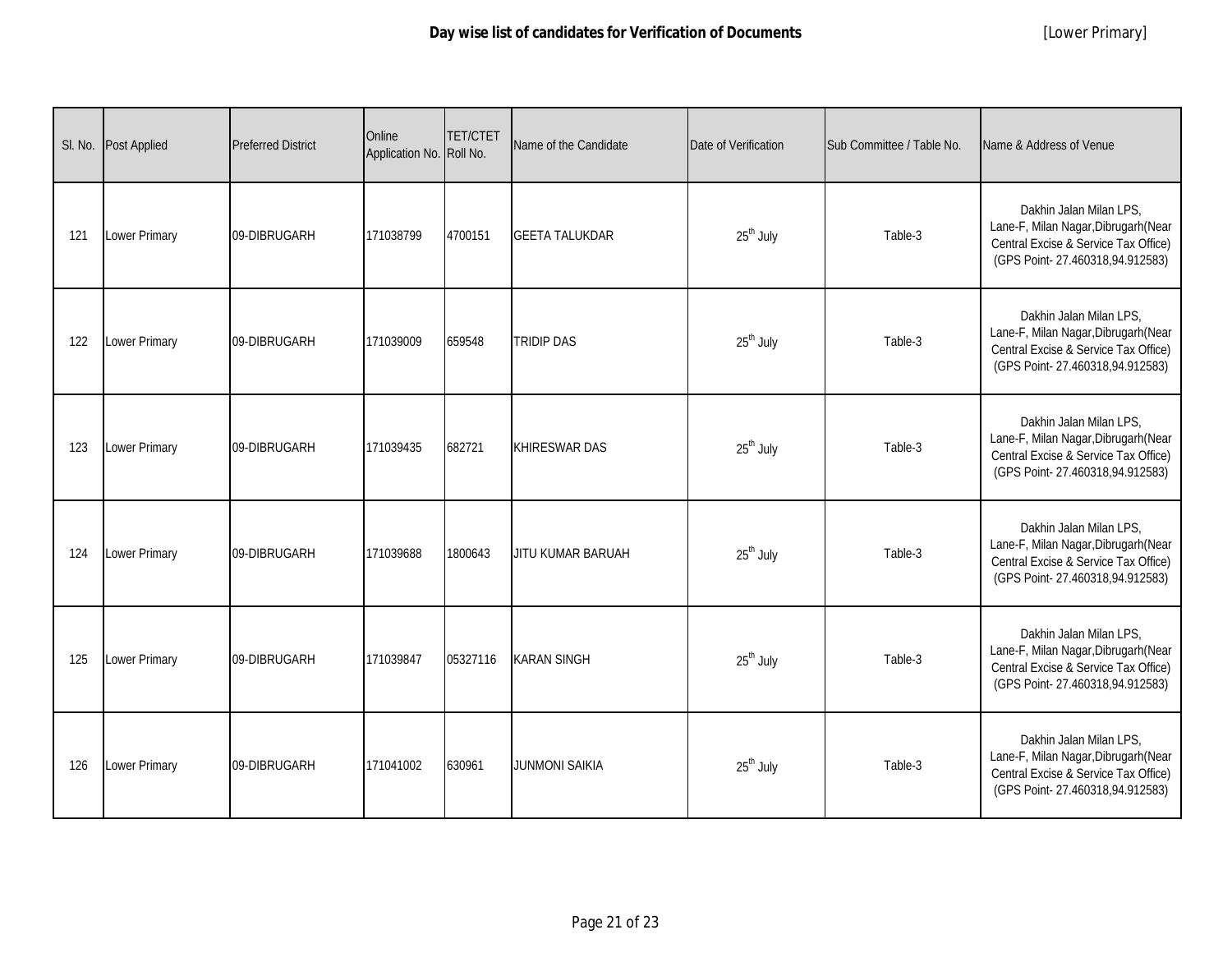|     | SI. No. Post Applied | <b>Preferred District</b> | Online<br>Application No. Roll No. | <b>TET/CTET</b> | Name of the Candidate | Date of Verification  | Sub Committee / Table No. | Name & Address of Venue                                                                                                                    |
|-----|----------------------|---------------------------|------------------------------------|-----------------|-----------------------|-----------------------|---------------------------|--------------------------------------------------------------------------------------------------------------------------------------------|
| 127 | Lower Primary        | 09-DIBRUGARH              | 171041084                          | 630961          | <b>JUNMONI SAIKIA</b> | 25 <sup>th</sup> July | Table-3                   | Dakhin Jalan Milan LPS,<br>Lane-F, Milan Nagar, Dibrugarh (Near<br>Central Excise & Service Tax Office)<br>(GPS Point-27.460318,94.912583) |
| 128 | Lower Primary        | 09-DIBRUGARH              | 171041140                          | 07116214        | <b>AJEET KUMAR</b>    | 25 <sup>th</sup> July | Table-3                   | Dakhin Jalan Milan LPS,<br>Lane-F, Milan Nagar, Dibrugarh (Near<br>Central Excise & Service Tax Office)<br>(GPS Point-27.460318,94.912583) |
| 129 | Lower Primary        | 09-DIBRUGARH              | 171041178                          | 1809954         | <b>BONTI GOGOI</b>    | 25 <sup>th</sup> July | Table-3                   | Dakhin Jalan Milan LPS,<br>Lane-F, Milan Nagar, Dibrugarh (Near<br>Central Excise & Service Tax Office)<br>(GPS Point-27.460318,94.912583) |
| 130 | Lower Primary        | 09-DIBRUGARH              | 171041249                          | 632288          | <b>RISHMA DEURI</b>   | 25 <sup>th</sup> July | Table-3                   | Dakhin Jalan Milan LPS,<br>Lane-F, Milan Nagar, Dibrugarh (Near<br>Central Excise & Service Tax Office)<br>(GPS Point-27.460318,94.912583) |
| 131 | Lower Primary        | 09-DIBRUGARH              | 171041322                          | 09001787        | <b>ABDUL KADIR</b>    | 25 <sup>th</sup> July | Table-3                   | Dakhin Jalan Milan LPS,<br>Lane-F, Milan Nagar, Dibrugarh (Near<br>Central Excise & Service Tax Office)<br>(GPS Point-27.460318,94.912583) |
| 132 | Lower Primary        | 09-DIBRUGARH              | 171041651                          | 1802366         | <b>BORNALI MOHAN</b>  | 25 <sup>th</sup> July | Table-3                   | Dakhin Jalan Milan LPS,<br>Lane-F, Milan Nagar, Dibrugarh (Near<br>Central Excise & Service Tax Office)<br>(GPS Point-27.460318,94.912583) |